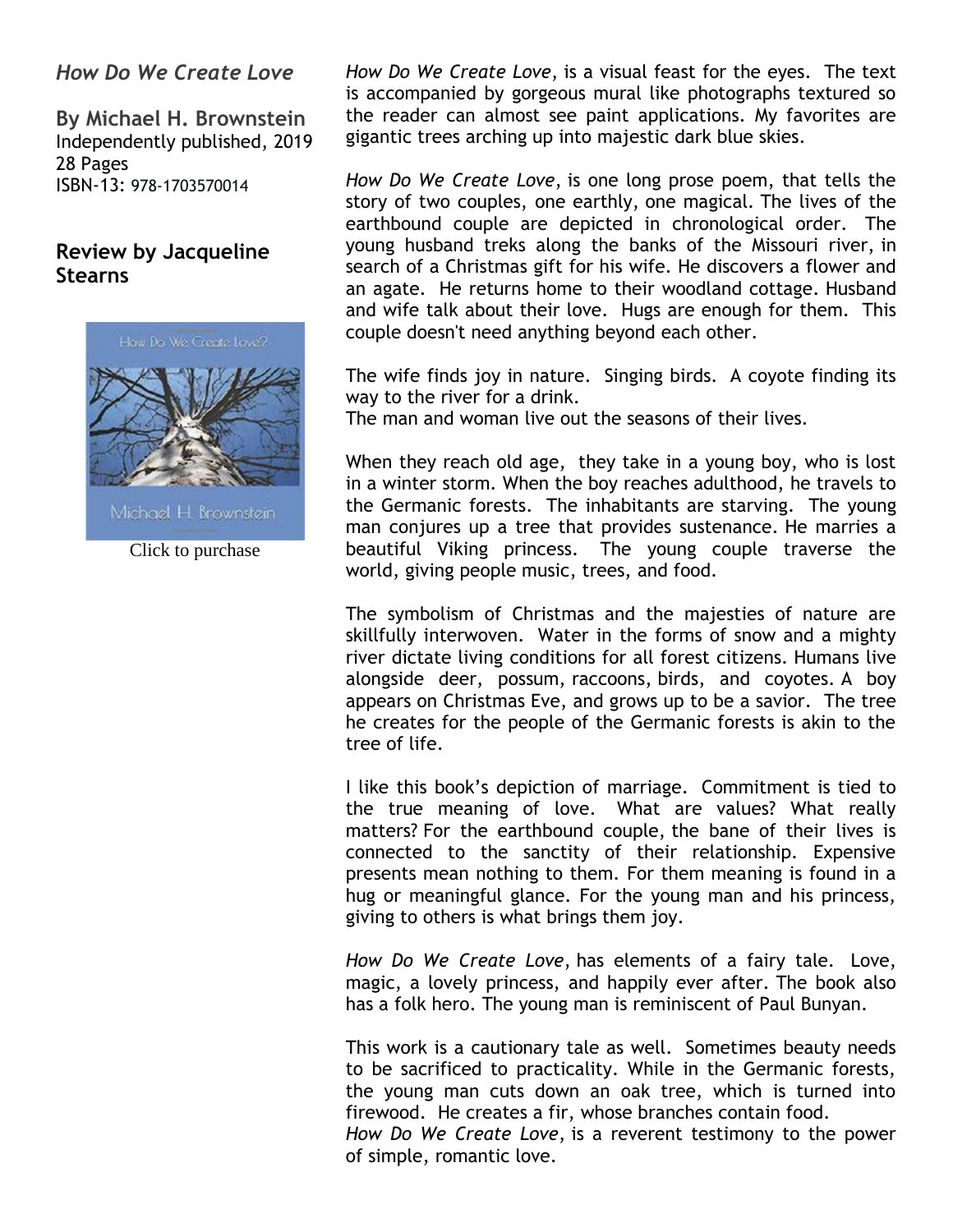===ABOUT THE REVIEWER: Jacqueline Stearns holds a bachelor's degree in Mass Media Communications from William Paterson College now University. She is honored to have been published in Highland Park Poetry and several Montclair Write Group Anthologies.

Posted April 1, 2021

*Pictures, Postcards, Letters*

**By Lennart Lundh** Kelsay Books, 2020 81 Pages ISBN-13: **978-1950462-93-3**

#### **Review by Lynne Viti**



Click to purchase

In this moment in history, public poetry is ascendant. From newcomer Amanda Gorman to established poets like Louise Gluck, Ilya Kaminsky, Richard Blanco, Joy Harjo and Jericho Brown, poets are getting their work out to everyone, not just to the academy. Poetry is everywhere, with Zoom, Crowdcast and similar platforms temporarily supplanting the pre-pandemic venues for readings and poetry slams—community centers, houses of worship, libraries, classrooms, farmers markets, art galleries, food coops, pubs and the public square*.* Lennart Lundh's *Pictures, Postcards, Letters* deploys free verse poetry as well as rich, dense prose poems, some comprising three sentences, others filling two or three pages, to convey deep truths about his life and the lives—and deaths-- of those around him. Both challenging and –with a bit of work accessible, this writing speaks powerfully to the social and political issues of our day.

This collection, Lundh's twenty-first, begins with a look back to the poet's youth, moves on to snapshots of midlife, and concludes dramatically with the honest summing up that is part of aging. Lundh frequently writes persona poems: in "I broke a heel," a gay man on holiday in France with his partner breaks a high heel that is repaired by a religious French cobbler. In "A terrible week here" a woman ambulance driver writes home about knitting during a lull in the shelling and shooting, just before her colleague is shot dead by a sniper. He alternates long, free verse poems with abrupt, compact paragraphs reporting on the range of human rituals: courtship, young love, marriage; a vigil for a fellow soldier who stepped on a land mine and "kept screaming until the morphine set in or he bled out."

The three sections of this collection give readers minimal orientation: "In a Box in a Drawer," "Wrapped in Old Ribbon," and "From the Front." It's often a mystery as to who is speaking, where the story is set, and when. This demands some work on the part of the reader; one cannot just glide through these pages easily. But the work of rereading and discerning the time-place coordinates in each chunk of text is worth it, drawing the reader deeply into the emotional life of the poet.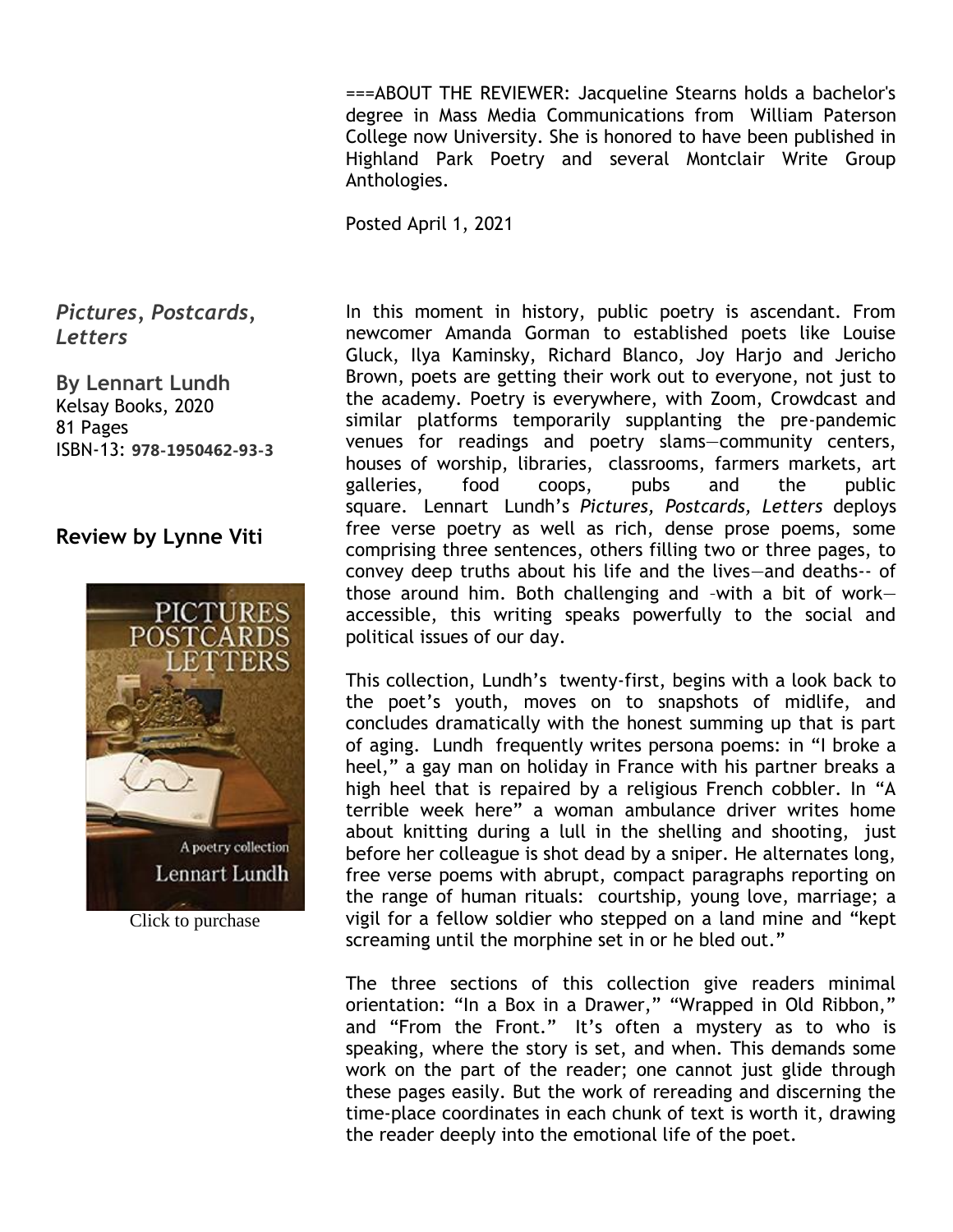My particular favorites are Section II's poems of love, scenes lived and later reconstructed by the older speaker. In *Pillow Talk*, the words "they were talking" begins with "they were talking as true friends do when they trust each other" in stanza 1, and reprises that first line later, with "they were talking as two people do when they feel safe/ in their love for each other." In "A couple seated near me," the poet observes a couple kissing across a bistro table and is reminded of a day long past when his partner "stained your new cardigan with a cheap Cabernet," and they hurried off to make love in their hotel room. These details are so real and so personal; the reader feels drawn into the speaker's intimate space. *Three Marriages* charts a love affair that develops into marriage and soon thereafter, the birth of a daughter, then a son. They carry on even though "everything around them has screamed in flames to the ground." Juxtaposed with that union is a trip across New Mexico towards san Diego, the assassination of Martin L. Luther King Jr., and an imminent departure to the speaker's army duty in Vietnam. The last section of the poem chronicles an extramarital affair and its ashes; the speaker continues to write to the woman, the letters go unanswered, and he keeps her photograph in his wallet because when he remembers it, "it makes him feel good." This is a man who finds it hard to completely let go of the past.

In these snapshots or imagined letters, the speaker's identity may change from poem to poem, but the underlying focus throughout is humanity at its most fragile, imperfect, and sometimes tragically impotent. The soldier endures the war and loses his buddies, viewing the conflict as increasingly pointless. The adulterous lover learns that love is fleeting, and he is weighed down by the grind of daily life ("Eventually his wife forgave him. He works with machines now.") The country presumably Vietnam, "here is amazing in its possibly infinite beauty…Except the parts we've bombed and burned the shit out of and pissed on" with Agent Orange, which the speaker calls " misty Orange Crush," in the sarcastic vernacular of young soldiers.

Near the end of the book, this old soldier/poet/lover, in *12 June 2016: Again We Get It Wrong*, kneels in the garden, clearing out the Rose of Sharon seedlings with arthritic hands, pondering the loss of life in the Charleston church shooting of 2015 and the day's news of a mass shooting at the Pulse nightclub: "down in Orlando/the clean-up crews aren't even starting to get ready." He contemplates this carnage on American soil, asking, "Why does the wrongness of this take forever to process?" Here, in the twenty-first century lexicon of recovery, the poet fuses a moral judgment of actions clearly "wrong" with the desire to heal, through "process." It's a tall order.

The final poem, *There was a die-in* begins in the immediate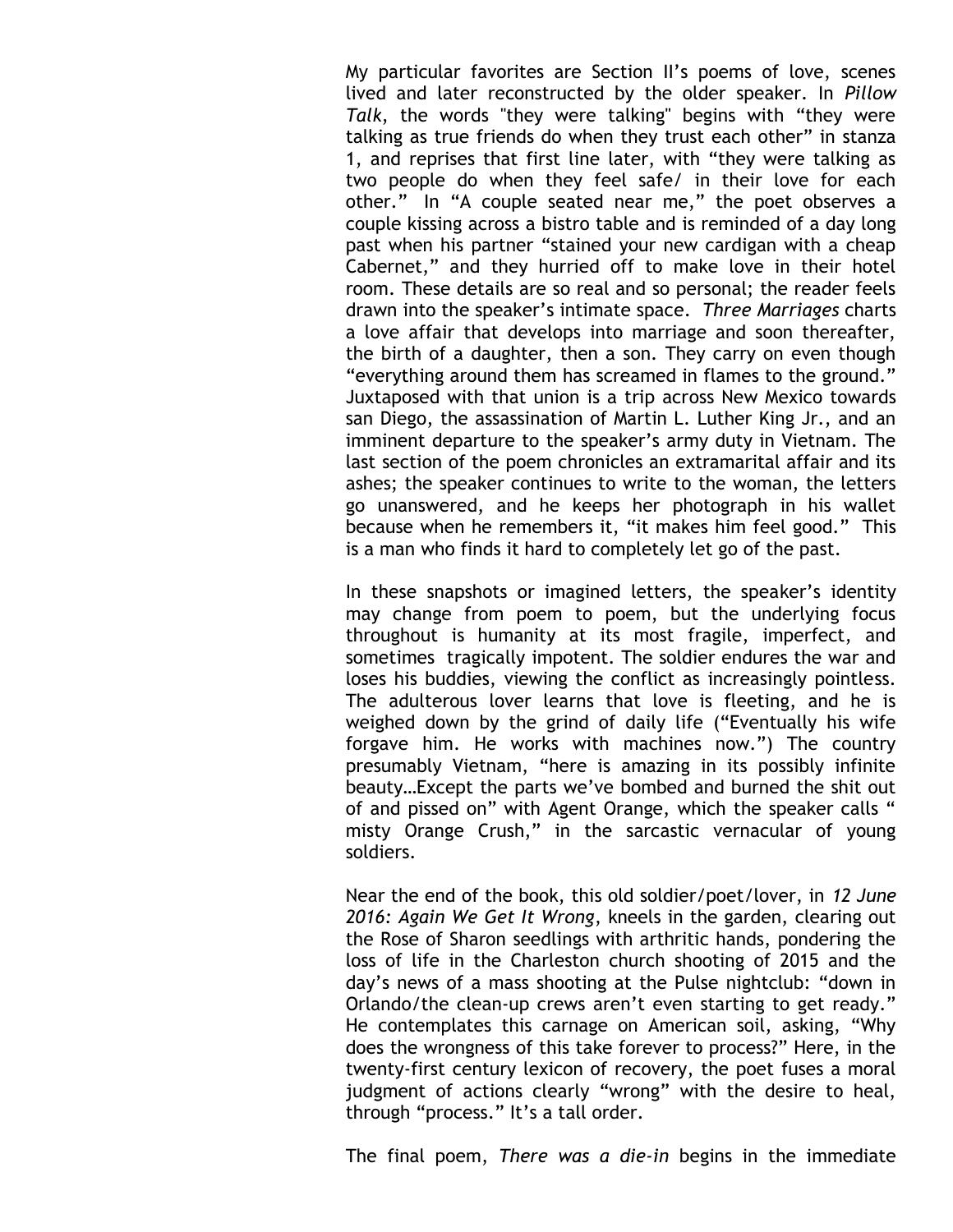present, where university students are demonstrating against violence, and returns to a vivid, searing memory of "the carnage on the flight deck" when helicopters brought those with 'real blood from real wounds bathing real bodies, the/efforts at triage and the clergy trying to at least save souls…" Perplexed, he observes that all this "never made the news until just now." His stoicism in the face of suffering does not detract from his empathy for those who suffer, in the Vietnam era, and today.

In sum, this book is the product of the poet's "processing" of trauma, his brave confronting of the violence and loss in everyday life and in war and domestic terrorism, and the repetitive cycles of conflict and loss of life that our society experiences. It's not an easy read, but in confronting the damage done, Lundh produces truth in his writing, and as Keats reminded us, truth is beauty. In that sense, this book achieves both, and bears reading aloud and rereading.

===ABOUT THE REVIEWER: Lynne Viti's most recent book is *Dancing at Lake Montebello* (Apprentice House Press 2020). A lecturer emerita at Wellesley College, she has published two chapbooks, *Baltimore Girls* (2017) and *The Glamorganshire Bible* (2018) from Finishing Line Press. She blogs at lynneviti.wordpress.com

Posted March 1, 2021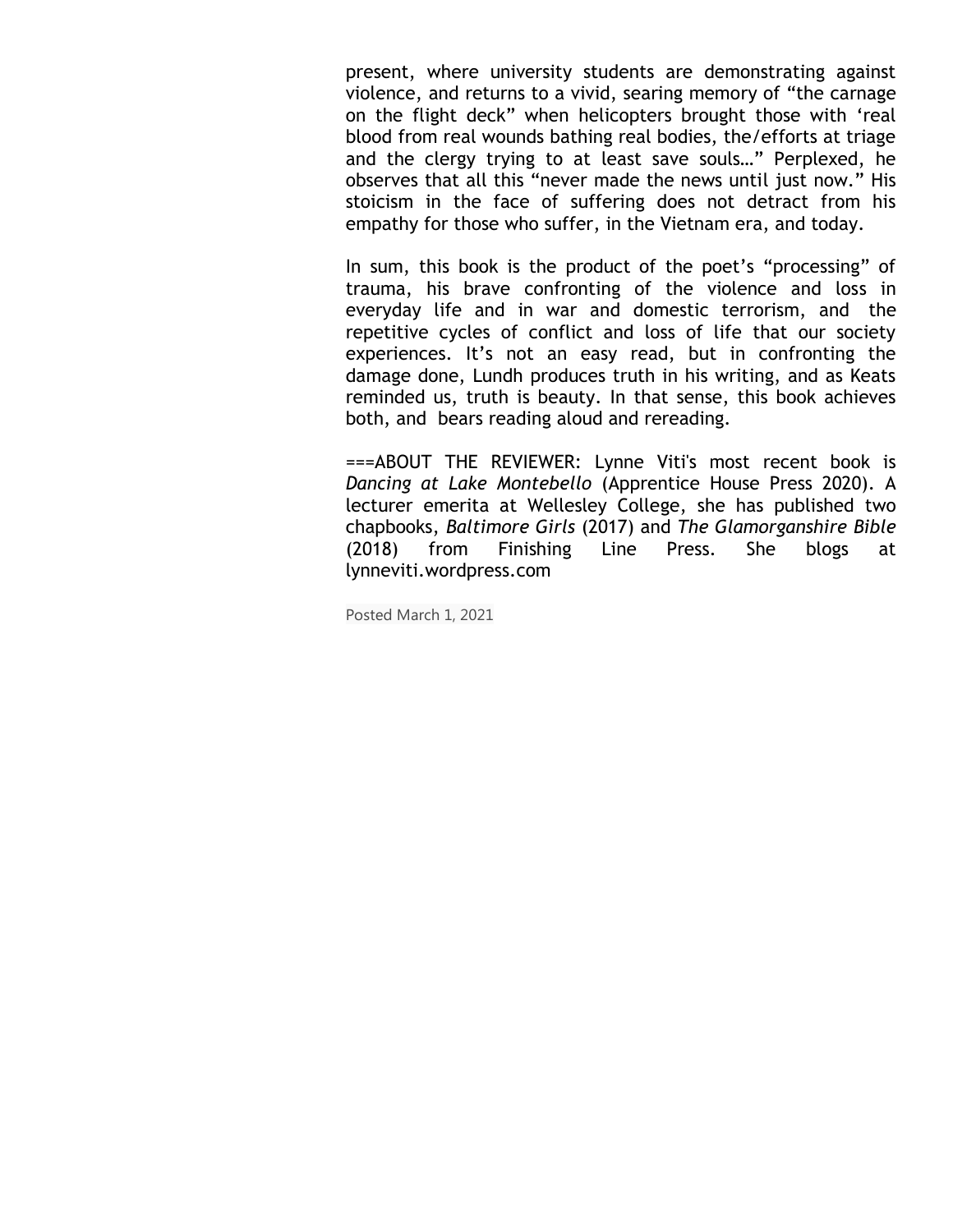### *Becoming Vulnerable*

**By Joshua Corwin** Baxter Daniels Ink Press/International Word Bank, 2020 72 Pages ISBN-13: **978-0996392778**

#### **Review by Mike Freveletti**



Click to purchase

The question has been asked before but the answer, if you get a genuine one, is different for each writer. Here it is: why do we write? Joshua Corwin's book, *Becoming Vulnerable*, has a dedication to his grandpa, Mert, right in the introduction and it indicates that his grandpa's last words to him were *don't ever stop writing*. I'm sure that message is what propelled the poet from word to word in his honest collection of poems.

One thing you notice very quickly in Corwin's poems is the varied experimentation: enjambment, the use of one word lines, the fractured stanzas. In the poem *Little Ensos*, these choices are center stage, *"I can't lift/my head/up/out/of/this/sink."* Notice the break of the lines? The drama of letting those words essentially fall off after one another? The poet also does a wonderful job with white space on the page and uses it to perpetuate the human drama in these poems. For me, it's a skill that I think is incredibly hard to implement properly and at times can look lazy or forced. Not for Corwin though, he uses it wonderfully throughout.

On the opposite end of that spectrum in terms of form is the poem *Hello Grandpa*, which startled me at first with the presentation of so many words on the page. With this poem though I felt like I was opening the journal of a person I didn't know. It was intensely personal, *"God graced me with sobriety on August 13, 2015"*, and other lines like, *"I didn't know why I was smoking & doing what I was doing/this substance, no longer sustenance for me."* Those are serious moments of internal inquiry and Corwin seems to be working those moments out on the page. I appreciated his willingness to share.

My favorite poem in the collection, *Memory Smile*, is a bit of a treatise on mental disorder combined with drug dependency. It is both beautifully written and stylistically simple for the subject matter. *"His mind wouldn't let him/he couldn't say the words/when he tried to vocalize them/his mind fought back."* There the poet references a friend who struggled with addiction and mental disorders and how difficult it can be to get in the right headspace to feel better and reclaim your mind and body. I won't spoil the poem but there is a line at the end, *"so why not just smile?"*, that hit home in the face of any difficult time in life. Why not just smile? Does the alternative to happiness help anything? Questions I asked myself while reading this one.

Another treat in this collection is Corwin's photos of his own paintings and his own photographs. In addition to poetry, the author seems well equipped in both of those mediums. For what it's worth, I'd happily flip through a photobook done by the poet if he ever decided to do so. A wide artistic breadth is on display in this collection that I'm sure many readers will appreciate.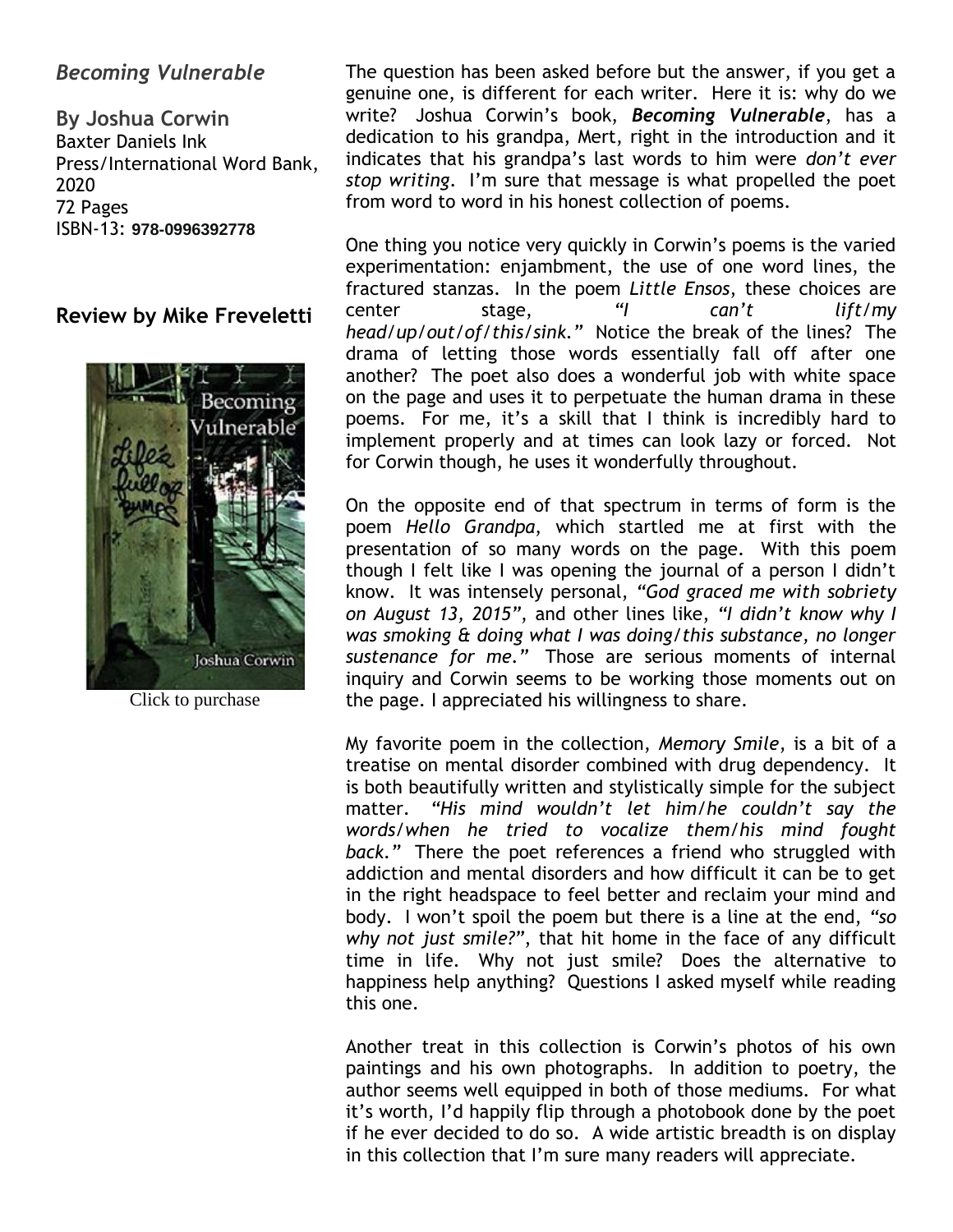A poem towards the end of the collection called, *The Gate Is Not A Gate*, felt for me like a modern haiku. *"Until it speaks/until you don't say/your mind is shut",* and then we get a break before it ends, *"the gate is not a gate."* Corwin makes it clear that so often what is left unsaid is as important as what is said. A fine, thought-provoking collection.

===ABOUT THE REVIEWER: Mike Freveletti is poet, short fiction writer and occasional dabbler in literary criticism. His work has appeared both online and in print.

Posted March 1, 2021

As I started to read Haiku Rose, I was intrigued by its unique format. While it feels like a romance novel in many ways, the author lets the main character, Rose, tell her story using original haiku, poetry and introspective diary entries. As the author was weaving the romantic storyline, I found myself waiting to see when the next haiku would appear. Each haiku presented Rose's life in a different way – sometimes profound, at other times silly. The author captured the beauty of haiku - its succinctness, yet ability to convey complicated emotions and observations. She deftly used haiku in her novel as mini-illustrations of the Truth that made up Rose's life. Reading the haiku in the novel encouraged me to revisit haiku and actually try my hand at it! Rose's daily entries were an effective technique to reveal her inner thoughts and feelings and to maintain my interest. Rose's journal writing inspired me to peer into my own memories, hopes, aspirations, regrets and feelings of loss.

While the plot carries some predictability, I found the characters engaging. The author expertly developed Rose's many faces - the girlfriend, the trusting friend, the daughter and the writer. As I read the novel, I was pulled into the main character's life and how she would fare.

The sudden loss of her mother is a common thread throughout and helps carry her through times of joy and sadness. She speaks often of the desire to plant a garden like the one her mother had – thus keeping the theme of renewal in the forefront of the novel.

Her use of haiku elevated the novel to a level of creativity rarely seen in novels. The author skillfully crafted the emotional layers of friendship, loss, grief and renewal. Her theme of nature is powerful. The garden and the emotional impact it has on the main character reminds us of the interconnectedness our lives have with nature. These universal themes open the novel to a wide audience. Indeed, as I continued to read Haiku Rose, I was moved to take out my journal and write about my life

#### *Haiku Rose*

**By Colleen McManus Hein** Self-Published, 2019 225 Pages ISBN**:** B081DGC18X

#### **Review by Hope Atlas**



Click to purchase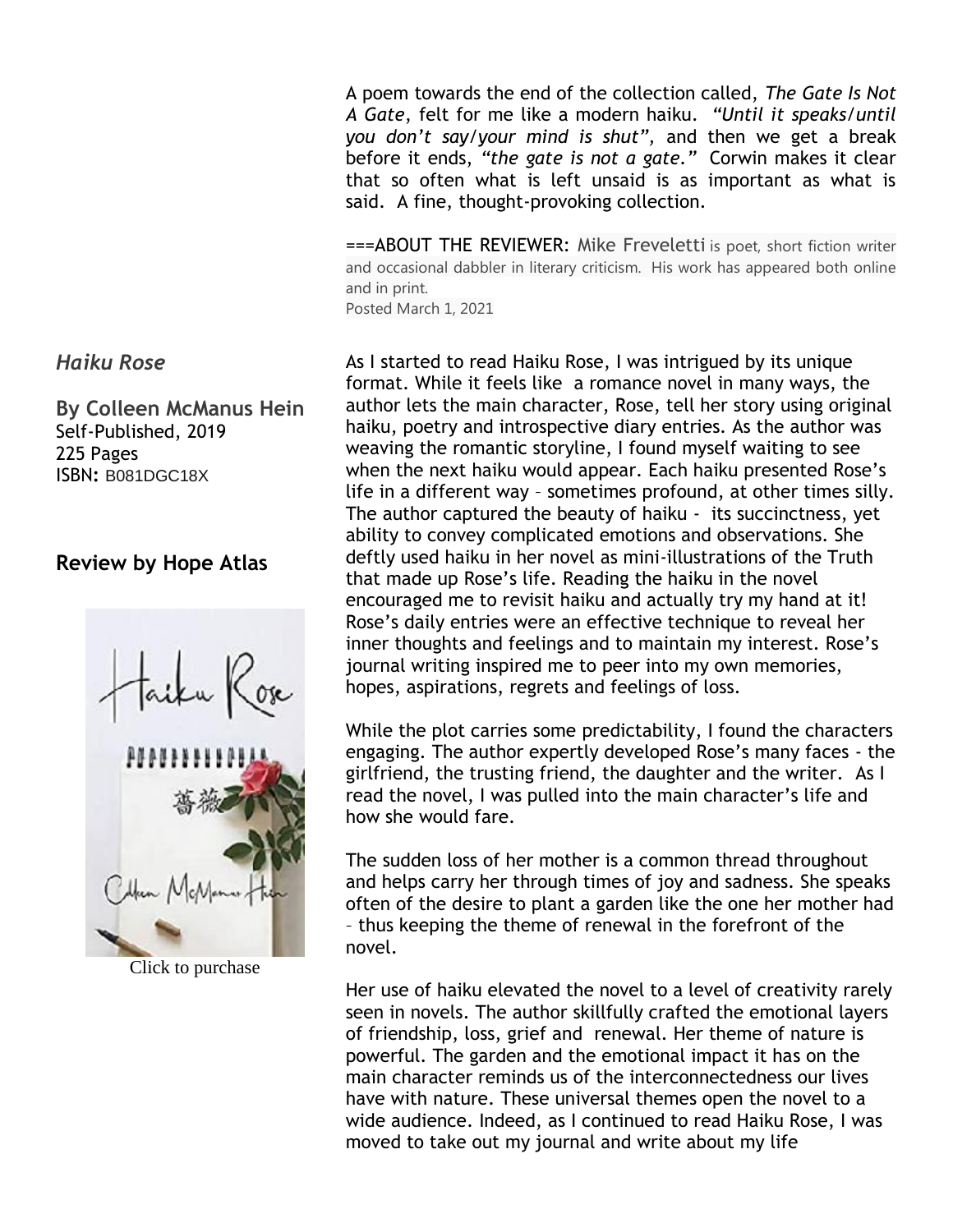observations and my own journey.

===ABOUT THE REVIEWER: Hope Atlas has a master's in reading education and has been published in multiple literary publications. In May 2020, her book *My Upside-Down World, Journaling Through Unique Quotes and Prompts* debuted. [www.quotehope.com.](http://www.quotehope.com/)

Posted March 1, 2021

### *Porch Swing Rhyme*

**By Lavern Spencer McCarthy** Self-Published, 2019 64 Pages ISBN-13: 9780359975556

### **Review by Curt Vevang**



Click to purchase

*Porch Swing Rhyme* is a pleasant collection of rhyming poetry that should thrill the hearts of the rhyming community. A title such as *Porch Swing Rhyme* would lead us to believe that this 62 page book would provide us with rhyming poems that we could leisurely and enjoyably read while gliding back and forth on a porch swing. It does not mislead, it is indeed such a book.

These poems are not profound or difficult to read, just comfortable, feel good, reminiscent poetry. With chapters covering *Rural Poems of Nature, Back in the Day, Country Critters,* and *Country Folks* we know we are about to take a s*tep back in time, to a quieter gentler place. Many of the poems in fact combine a delicate balance of all four, nature, olden times, and country critters and folks. For example consider these snippets from:*

*On Silent Feet.*

*There might be coyotes I must greet, their shadows, gray from winter's chill. Wild creatures mostly are discrete.*

*My feral friends deserve a treat. If I can help them out, I will. At night they creep on silent feet.*

*and from Coyote Songs*

*Coyotes wail a lively tale that gives my heart a thrill of days replete with green mesquite, bluebonnets on the hill.*

There was a day when all poetry rhymed. Today rhyming poetry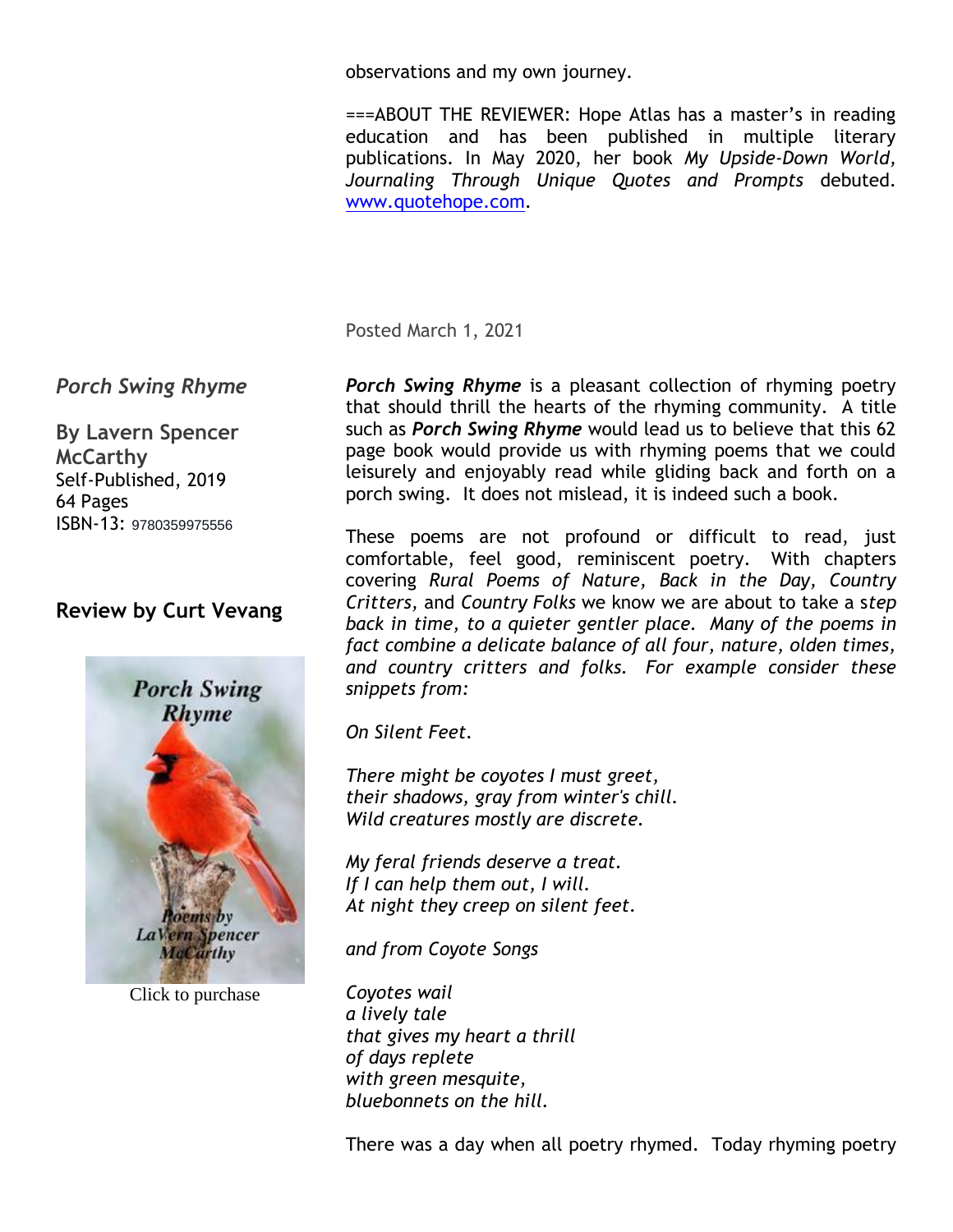is often snubbed, yet many still enjoy it. For them, as well as myself, this book contains a wealth of rhyme.

*Porch Swing Rhyme* is close to a textbook on the various forms that rhyming poems can take.Instead of relying on just one or two different rhyme schemes the poetry in this book uses a myriad of the most popular rhyme schemes. For example, you will find poems written with:

**aabcbcaa aba aba aba aba aba abaa abab bcbc cdcd dede eaea aabbccddeeff abcb defe ghih abab cdcd efef ghgh**

While rhyming poetry is not for everybody, it is well suited to a porch swing. So if you are into rhyme or just curious as to how many ways rhyme can be used I suggest you take a look at this book.

===ABOUT THE REVIEWER: Curt B. Vevang is active in the Chicago area poetry scene. He has published three poetry books, *a scant bagatlle, the nature of things* and *poetry as we like it.* He fourth book is *poetry of the engineer.*

Posted March 1, 2021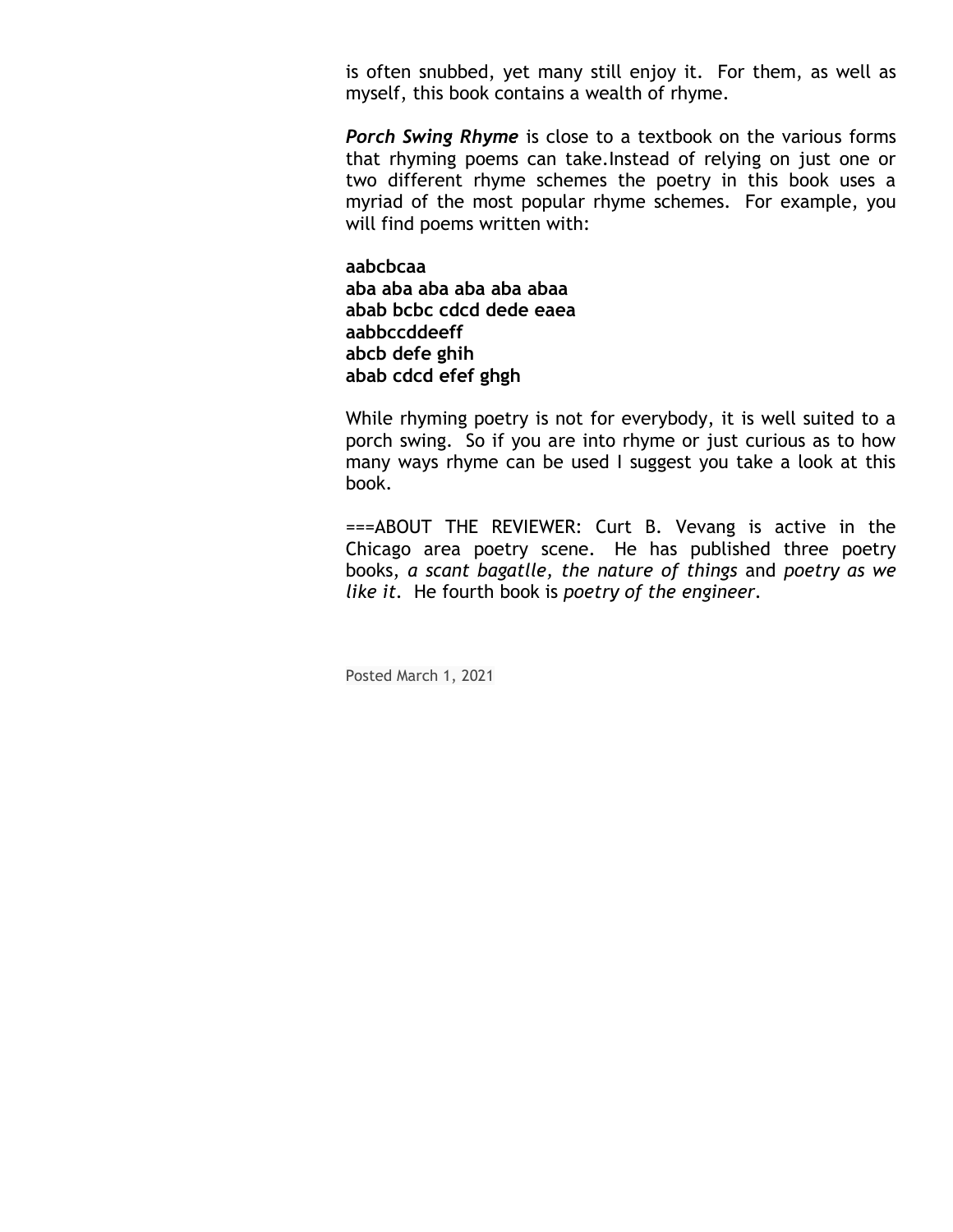# *Central Air*

**By Mike Puican** Northwestern University Press, 2020 80 Pages ISBN-13: 978-0-8101-4207-7

#### **Review by Carol L. Gloor**



Click to purchase

Mike Puican's book *Central Air* relies on sequences of images, rather than a narrative framework, within most of the poems. These sequences are always full of surprise, sometimes verging on magical realism. These surprises often work well, as in the poem "Man Digging a Sidewalk," which is a miscellaneous, but interesting, catalog, of people on the sidewalk, including a teenager walking her "chihuahua dressed/as a honeybee," and then the dog turns to the poet and says "Don't fuck with me. I'm capable/of anything. I am boundless," a surprising speech for a little dog. The whole poem "Unbridled," tells of a fry cook dealing with many customers, but both the fry cook and the customers are all horses or colts, which makes for some surprising sequences, like ". . . A team/of colts, who are also graduate students, / exchange tips on how to locate hotel/ rooms rented by the hour." In the first poem of the book, "The Lawyer Says," the images of wish and reality are suddenly broken because "a lion enters/the courtroom." So the unexpected, at its best, keeps us looking at physical reality in new ways.

This is not to say that this technique is always successful. Sometimes the strange images seem put there just for shock value. In "Clark and Belmont Ghazal," a peoplewatching poem, which first grabs us with its specific images, like three brothers turning on every faucet in the church bathroom and then sprinting for the door, a waitress who is philosophizing then experiences a plane which "flies in her left ear and out her cheek." Or again, the poem "Fall," at first a lovely poem of rain, trees and hidden secrets, gets lost in the line "I watch a jet float through an el train." The poet generally walks a careful line with the imagistic, non-narrative poems, but sometimes steps over that line.

Beyond form, *Central Air* deals with the universal themes of place, family, work, God and spirituality in complex and original ways. Of course the place is Chicago, and the city is both grit and beauty. In the poem "Chicago," the city is made of "car alarms" and "Cigarettes/in a doorway." But in "Tequila and Steve," a love poem of sorts, the grit and beauty mix easily to end the poem:

*The scents of fried eggs*

*and just-cut lilacs filled the air while the back*

*of her neck and a can of beer created a near-perfect tranquility.*

The place poems decrease as the book moves on into the other themes, sometimes in "I" poems, where the poet speaks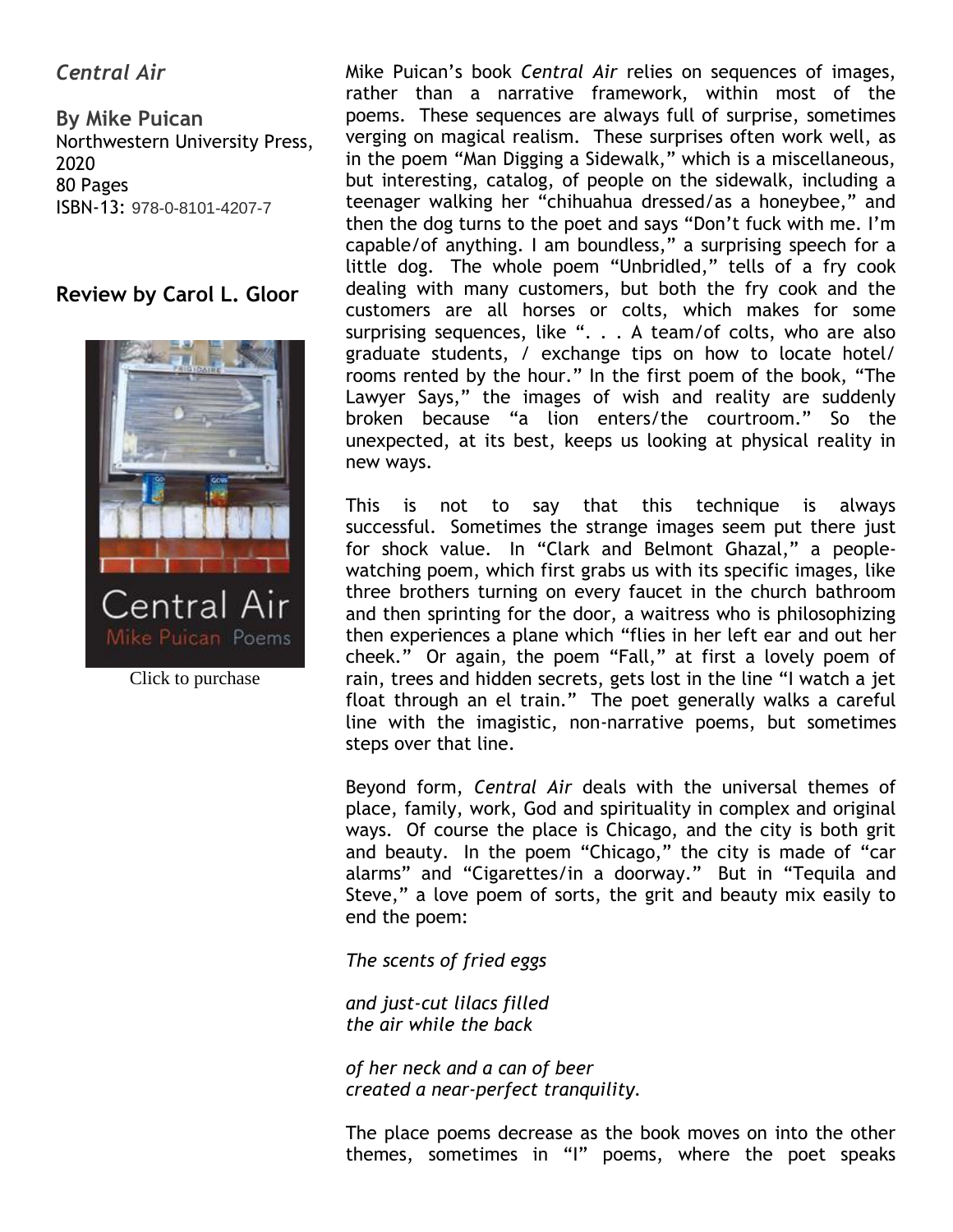directly, sometimes in third person poems, in which the poet observes others, and sometimes in combined form. The poet's father emerges as a somewhat relaxed figure, but also a worker and problem solver, revealing the poet's complex love for him. The poem "Joke," which is not really about the poet's father, opens with "The one Dad told . . .. /*A dog walks into a bar and orders a beer"*. In "Drying the Dishes," Mother wants to work harder, but Dad puts his hand on the poet's arm and says "Let's not get up today." The poem "Settlement" describes how the poet and his father "would spend hours with our faces/inches apart fixing a sink, installing/a ceiling fan." In the wonderful poem "When He's Dead," a catalog of the things the dead no longer have to worry about, the first lines ask, "why he never had the nerve to hug his father,' and one can only wonder if this is the poet speaking of himself.

The family poems mix with the some of the strongest poems in the book, which concern the world of work and its hypocrisy, in a trenchant and sometimes totally laughable way. Again in the poem "Settlement," the poet contrasts his father's view of work, "He believed a person's story /was told in their work," with the poet's own: "Most days my story's told in dollar signs/I shake hands, smile, lie, and have lunch. /then am lied straight back to." In "Why I'm in Marketing," advertising becomes completely laughable:

*The three-story woman in a negligee was my idea. It stopped traffic*

*but no one bought the oatmeal . . ..* 

*We're not selling breakfast, we're selling escape. Everyone pretends to write it down.*

The unreality of the poet's work in marketing comes home again in the poem "30 Seconds," "It doesn't have to make sense; it just has to sell product," and "Dryer sheets become spring rain, ready-to-bake/ desserts are cookies in the oven at Grandma's."

Interspersed with the work poems, and often combined with them, are images of God, spirituality and religion. The poet has little respect for religion as such. In "Abandoned Church," the poem personae leans against the stone wall, lights the day's first cigarette and listens to a restless wind that is definitely "Not God's voice." And in "The Magi Ask for Directions" the three wise men are told first to "Turn right at the Olive Garden," and are then led through a series of commercial landmarks that end with the admonishment "You can't miss it. / It's just beyond Land's End."

But religion is not God for the poet, and God keeps turning up in unexpected, and expected, places, in many different guises. In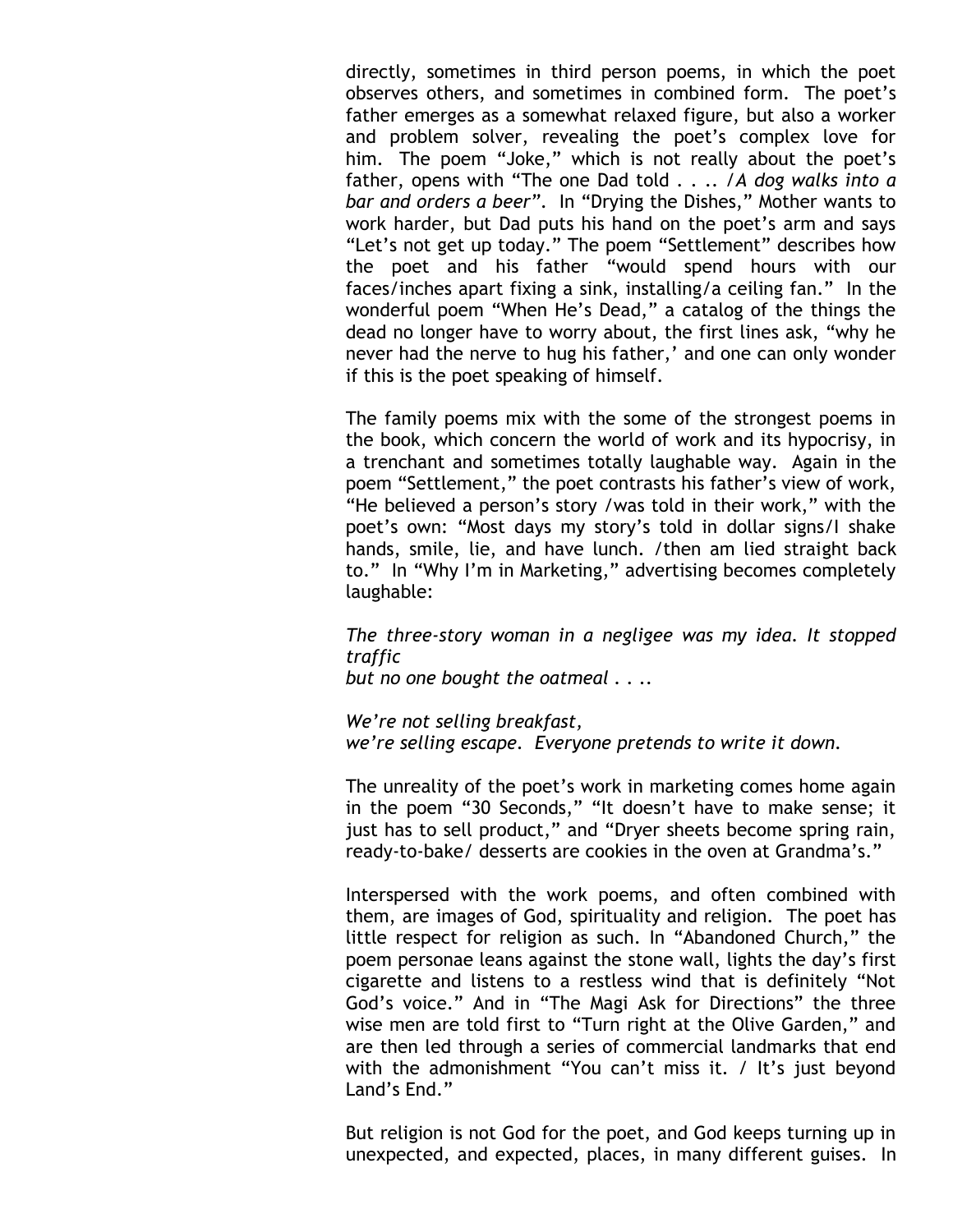"Friday Night Poker," God can't help from loving everyone," and everyone becomes "like babies, unjudged." In the poem "Here," everyone is doing the best they can, including "God in heaven, / silent as it is, is doing the best it can." This clearly is the voice of longing, of wanting to know a loving God, or at least a God who pays attention. The last stanza of the poem "Loved One," a visit to a graveyard, is really a prayer for that kind of God:

*Let there be a God that sees this. Then a light, a grieving, a swatch of childhood, Let there be a father, an affection that suffices. Let there be a memory that finally, irrevocably resolves, even as it is also capitulation. Let there be someone who sees this.* 

*Central Air* is not for those who want narrative or progression, but for those who can let disparate images wash over them, for those who are open to surprise and amazing originality.

===ABOUT THE REVIEWER: Carol L. Gloor's poetry chapbook, *Assisted Living,* was published by Finishing Line Press in 2013, and her full length poetry collection*, Falling Back*, was published by WordPoetry in 2018. Her poems have been published in many journals and anthologies, most recently in *Gyroscope,* and she is a member of the Chicago poetry collective Egg Money Poets.

Posted March 1, 2021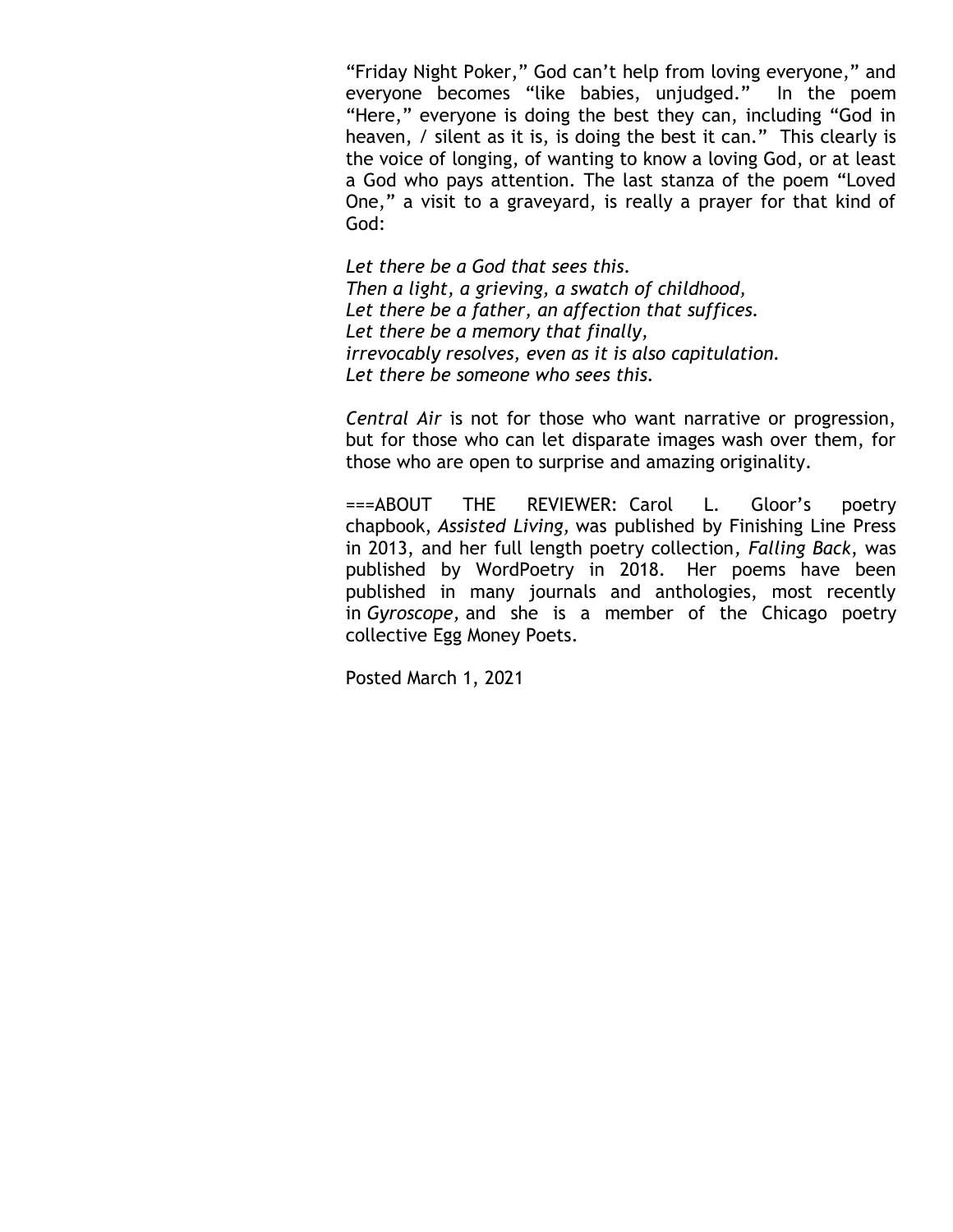**By Lynne Viti** Apprentice House Press, Loyola University Maryland 2020 113 Pages ISBN-13: 9-781627-202800

#### **Review by Terry Loncaric**



Click to purchase

Dancing at Lake Montebello Lynne Viti snares the reader into the compelling layers and calculated nuances of poetry. Her latest collection of poems, *Dancing at Lake Montebello*, strikes that rare combination of evocative imagery, lyrical language, and potent themes. She has the capacity to delight and jar you in the immediacy of her narratives.

> Viti's precision of language is evident in every line of every finely-crafted poem in her memoir-inspired collection. Viti's work is deeply introspective, yet a joy to read. These poems are clearly meant to be savored, mulled over, and reflected upon. Each reading of a Lynne Viti poem invites you to glean new meanings and discover fresh layers. The power of memory becomes crystal clear.

> In "Biography," Viti exposes the stain of segregation, through the lens of a young woman growing up in the '60s in Baltimore, the most segregated Northern city. Viti was raised Catholic. During her life, she taught writing at Wellesley College and worked as a lawyer. She is the daughter of a tavern owner and school teacher. She captures some visceral memories in "Biography." *White girl, born in the city, grew up near the county line. Catholic school, navy jumper, nuns in round white collars. Negroes, only saw them when we went downtown, on the streetcar -- after North Avenue when you looked around.*

> Viti bears witness with the grace of a poet and the brutal honesty of a memoirist. In our tumultuous times, this message seems less about the '60s than the scab of racism, which never seems to heal.

*I breathed the air of segregation, taking it in, hardly knowing how it worked in this border state city of unstated rules, takeout only, segregated pools, separate schools, public or private, secular or parochial.*

Some of her poems are simply beautiful narratives. In "Matinee at the Shore," she shares a vivid childhood memory of sneaking candy into the movie theater with a surreptitious delight. *I followed DewAnn's long legs up the wooden staircase, dragged my hand on rough painted wallboards as we went. The candy bag bulged in my pocket. Laughter met us at the landing.*

"Labor Day" recalls a boating accident with haunting imagery. Viti skillfully juxtaposes softer images with the darker details of the event. *To say something went wrong that day is to turn away from the sun on their faces, the sun on gray water, beer cans they drained, tossed overboard.*

"I Can't Get No" describes with a tinge of wistfulness a basement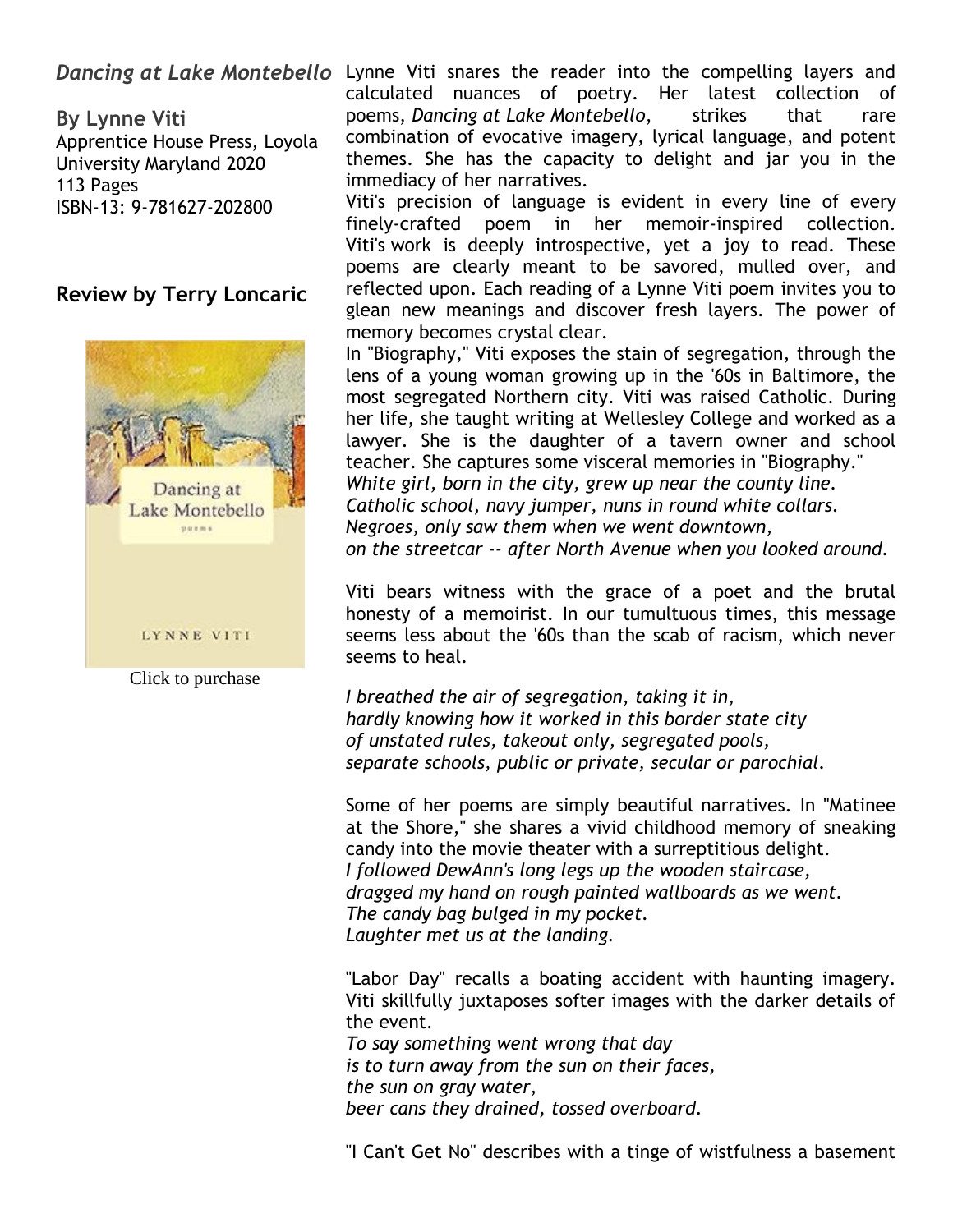party in which college friends flirted and danced to the sexy beat of the Rolling Stones. In the details of her narrative, Viti makes you remember your old crushes and sexual attractions. *you were the preppiest guy I knew. I never knew anyone who could dance like you, with such abandon. It could be Mersey sound, blues beat, r&b. You were an equal opportunity music-loving dance machine.* In the same poem, the poet comes to realize, most friendships outlast the sexual attractions of our youth. *You were my friend, one who asked so little, who made me laugh and shared his cigarettes and his Scotch with me*

*his fake cynicism and his jokes. You were never my boyfriend, never my lover. You were the companion who years later left a handwritten poem rolled into my old typewriter, blue-black ink, corrasable bond.*

In "I Learned That Marilyn Had Died," Viti writes a poignant tribute to Marilyn, a free-spirited English teacher she met at the first school where she taught. Marilyn had a complicated life, grew up with an alcoholic father; she was once engaged, but she never married. Viti has regrets she lost touch with Marilyn, "one of those beloved teachers everyone remembers forever." She reflects on the fragility of life.

*She had the saddest face even when she smiled, black lashes against white skin. Her dark wit made me laugh and wonder really, what was so funny about what*

*was so sad. I wished I knew what became of her, before her short ticket was punched.*

Often Viti mines poetry from the mundane. Like all great poets, she can capture and crystalize a moment, and then grasp its significance. The lovely images in "Last Sunday in July" linger in these simple lines. That last line slays me. It reads like a mantra.

*Sun, then not-sun, clouds. Then not clouds. Warm, then not warm.*

*Not much to do save listen to Bill Evans play the piano wrestle with the crossword.*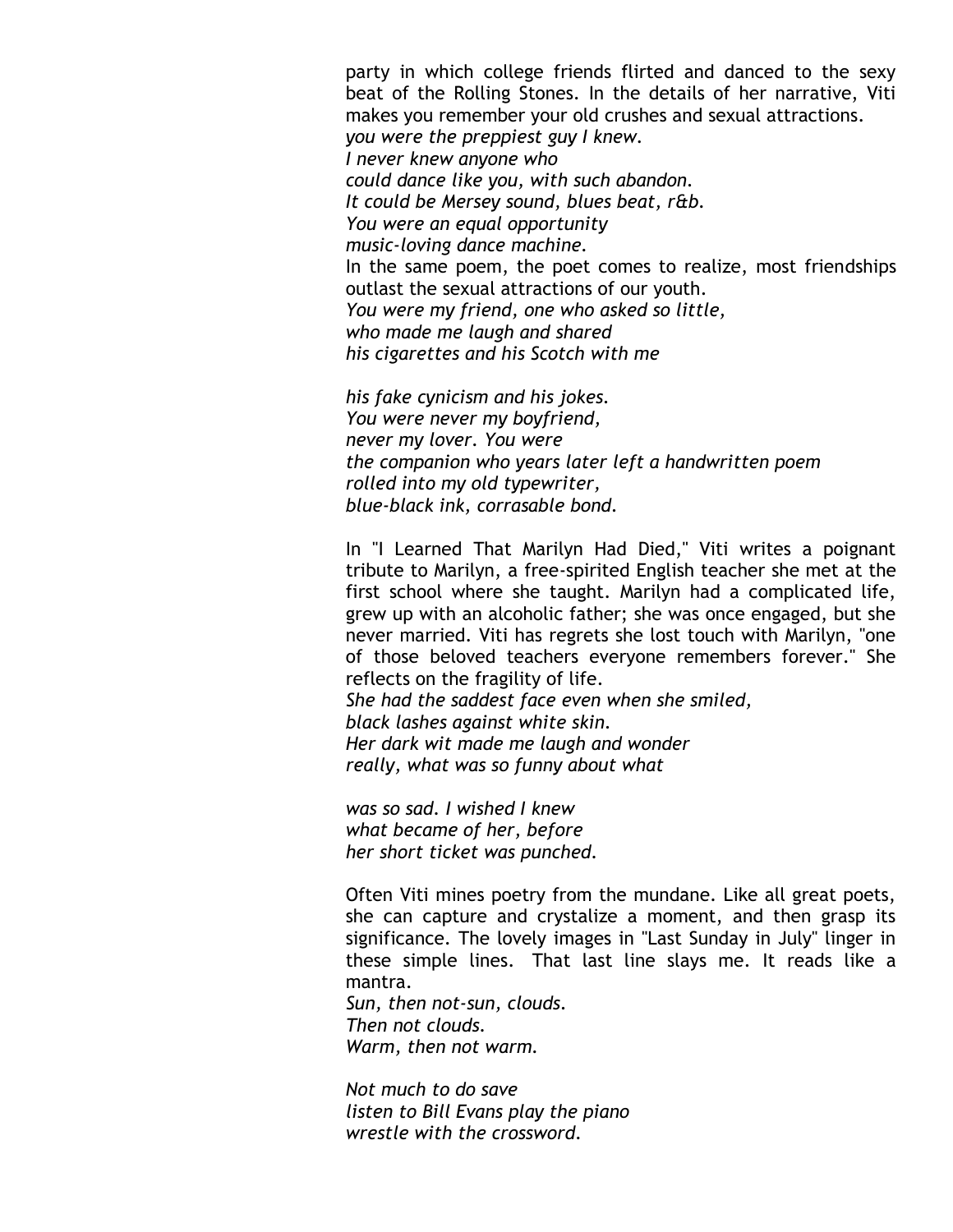*Turn off the phone. Dream.*

A composite of life experiences, condensed into poems, *Dancing at Lake Montebello* is a substantial and enduring body of work. Lynne Viti captures with grit and grace the experiences that brought her full circle, through love and loss, social unrest and reconciliation. In its rhythms, Viti's poetry moves like a wave that keeps slapping you with its force, yet calms you in its serenity. Viti paints a landscape of emotional truth and intellectual depth. There is a cohesiveness in her storytelling that is never lost in the devices of poetry. Viti sharpens every one of her skills as a poet and academic to chisel lasting, precise, and beautiful life narratives.

===ABOUT THE REVIEWER: Terry Loncaric, of Hampshire, Illinois, is the author of Crashing in Velvet for Finishing Line Press. Her poems have appeared locally, and nationally, on storefronts, newspapers, and anthologies. She has hosted many poetry events in the Chicago suburbs.

Posted February 1, 2021

Jan Chronister's book of poems, Decennia, is a journey through five decades of the poet's life, from the 1950's to the 1990's, and through a changing world during that time. Each decade has its own section. From the publication credits at the end of the book, almost all of which are very recent, one wonders if these poems are primarily memory pieces written fairly recently, which is suggested the use of the past tense in many of them, or if they were written earlier and just now offered for publication. In the poem *Thoughts on the Nomination of Brett Kavanaugh* from the 1960's section, she hints that she was writing poems early: "I had an angry heart /a city bus ride to college/ and a folder full of poems."

Whether written then or now, poems traverse a landscape of alteration: of the body, of family, of gender relations. The poems are totally accessible and sometimes give the reader who lived through all or part of these decades a startling twinge of remembrance. In the 1950's poem *Self Portrait as Tea Kettle*, she remembers how her father called her "Trixie/after my favorite cereal." I lived through all these decades and fondly remember Trix as the cereal that always turned the milk orange. In the 1960's section she notes "I am from a 60's ranch house /built in a cornfield," which certainly recalls the heedless growth of subdivisions during that time. On a more serious note, in the *Brett Kavanaugh* poem, in the 1960's section, she recalls how women then always had to "Feel pretty/Feel important." Similarly, in the 1970's section, the poem *Still in*  Click to purchase *Alabama*: recalls the still pervasive imposed impoverishment of

*Decennia*

**By Jan Chronister** Truth Serum Press, 2019 156 Pages ISBN-13: 978-1925536980

**Review by Carol L. Gloor**



**DECENNIA POEMS**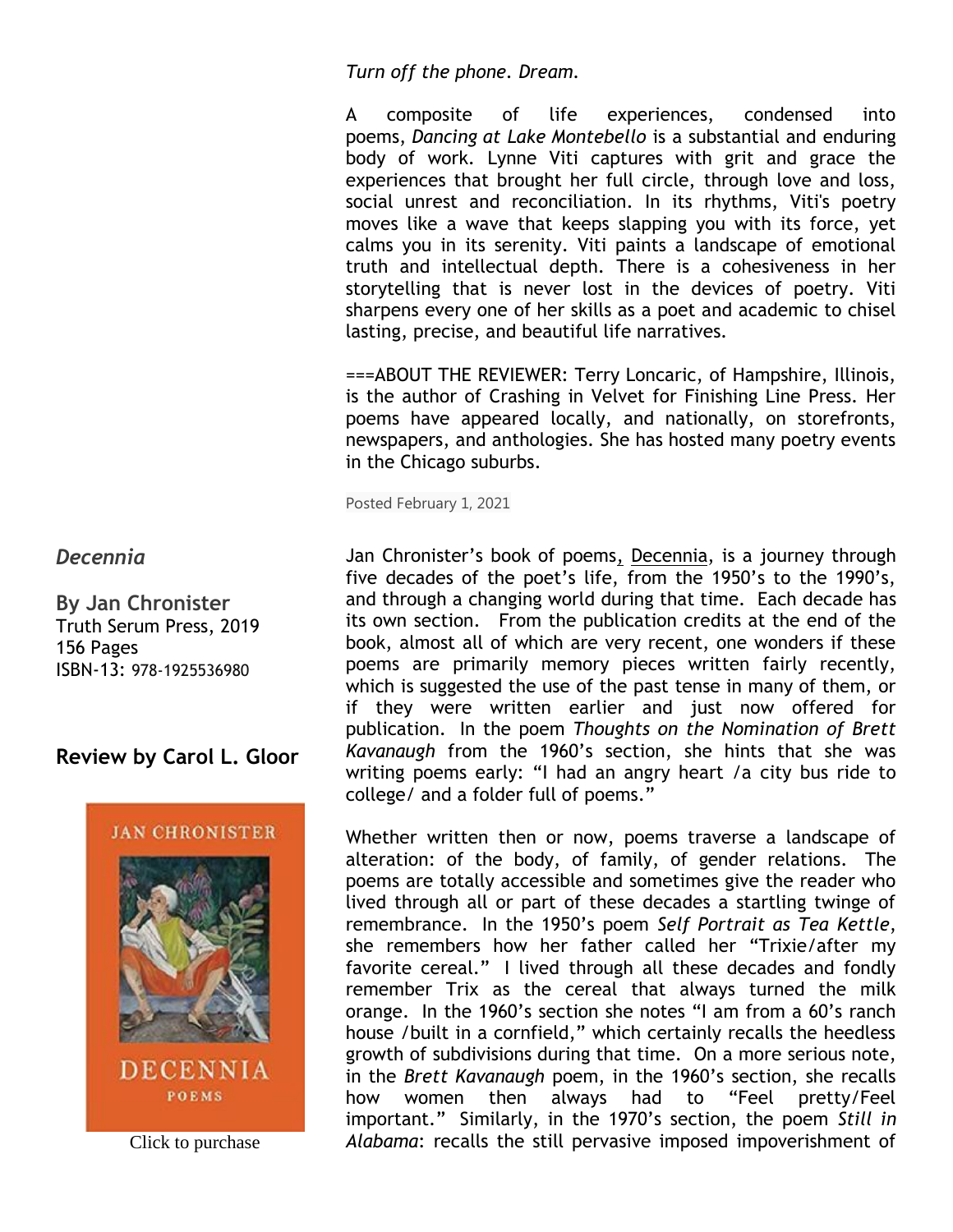African Americans, especially in the south, ending with the poignant lines "traces of cotton fluff/ catch on the roadside weeds."

At best the poems focus on a specific event or object and use sensory images to evoke their meaning. For example, in the 1950's section poem *The Blues,* the poet is going through drawers of old items and finds a piece of cloth she meant to somehow use and didn't, but most importantly the smell of the cloth, "pine, touch of lake, tears" stunningly recalls the childhood moment when she saved the cloth. Similarly in *Letter to Myself at Forty*, she begins recalling many family vacations, both actual and dreamed of, then berates herself for not keeping an organized scrapbook as her sister does, and ends with finding a photo that both surprises her and absolves her from the roads not taken and from disorganization, a photo which "takes me back to that day/ in Tucson or Seattle/ when the four of us were still together."

At worse the poet falls into the old trap of telling instead of showing. In *I Never Eat Strawberry Sundaes*, she recalls seeing her grandfather slaughter a pig in a scene awash with blood, and then being served ice cream with strawberry sauce, which sauce "pools in my mind," a totally unneeded phrase because the rest of the poem and the title have already done the needed work of the poem. Or again, in *Decorating Habits of the Male Sexual Predator* she sustains a metaphor of comparing wallpaper to women, and uses strong verbs like "slaps" and "peels", but then ends with the statement that this is how such a man "picks out his prey." The ending is superfluous because the title, the sustained metaphor and the strong verbs have already gotten us there.

But these are small lapses in an otherwise satisfying trip through time. Does the poet grow and change? Yes, because by the 1990's she confronts her own truths and the truth of inevitable final loss. *In Car Crash* and *Three Minutes* she movingly laments the death of a friend, and in *All The Things I Did Not Mention*  she tells us "I never really believed in God" and "I also have sex with myself."

Decennia is an easy read, and worthwhile one.

===ABOUT THE REVIEWER: Carol L. Gloor's poetry chapbook, *Assisted Living,* was published by Finishing Line Press in 2013, and her full length poetry collection*, Falling Back*, was published by WordPoetry in 2018. Her poems have been published in many journals and anthologies, most recently in *Gyroscope,* and she is a member of the Chicago poetry collective Egg Money Poets.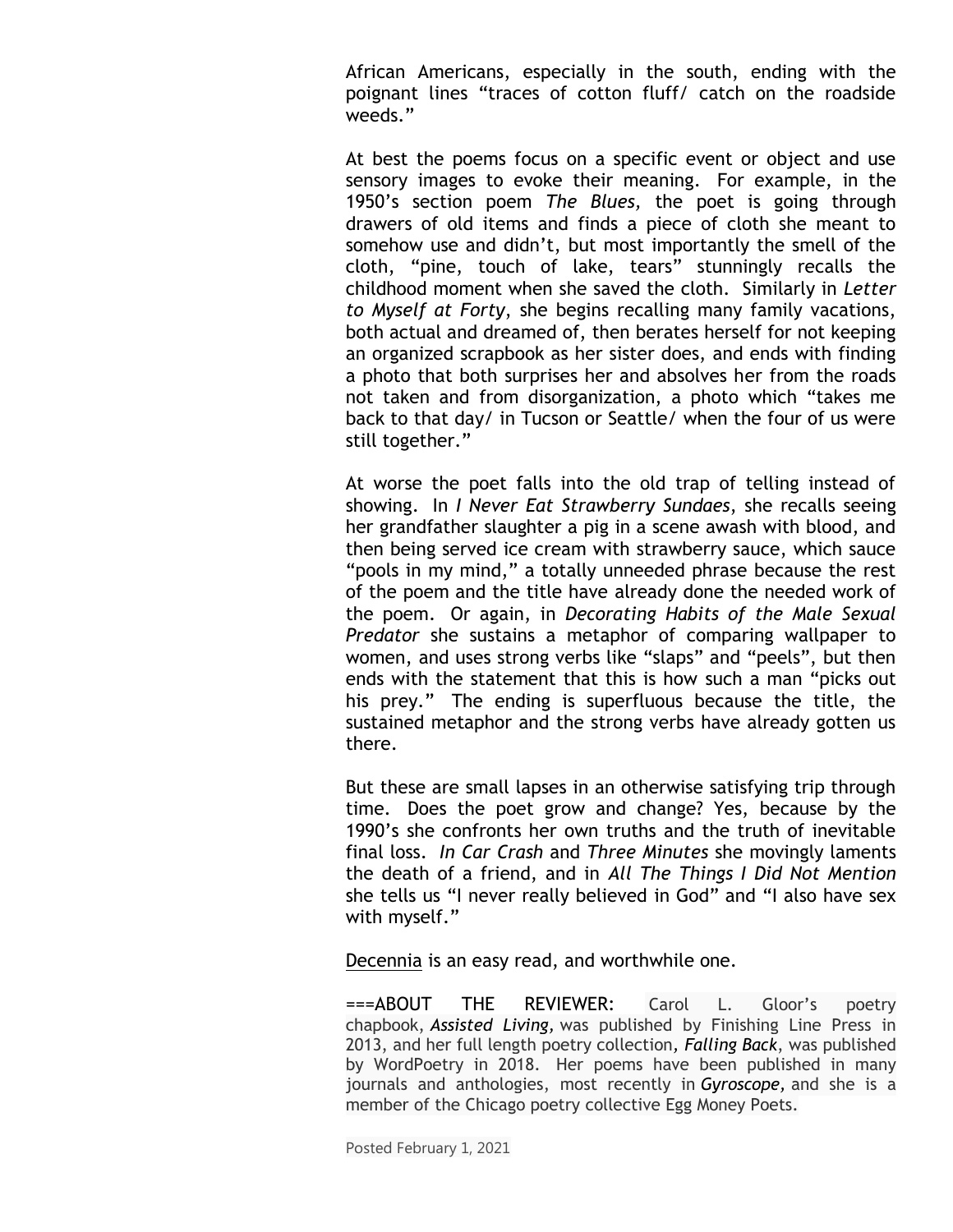#### *the samurai*

**By Linda Crate** 56 Pages ISBN-13: 978-1735023021

### **Review by Cynthia T. Hahn**



Click to purchase

What writer among us has not been surprised by a kind of déjà vu of the self? Linda M. Crate, in her poetic chapbook, "the samurai", has personified this discovery of a stronger, subconscious self, the stuff of dream incarnation, in a feminized samurai form, beautifully portrayed by the wood cut cover by artist Ann Marie Sekeres (annemarieprojects.com).

The dual self that author Crate describes, fuses into one as the text reveals her, that strong sword-wielding warrior, yet fallingfrom-a-roof self, the one who has lost her life and yet whose essence is prolonged as she is received, integrated and understood in the context of the narrator's current life.

This poetic text can easily be read as a river of words, as one poem flows to the next, in a continued inner monologue of selfuncovering, punctuated by poetic jewels along the reader's path such as, "the lyric of an honest wind," (31), "the starlight she put back in my eyes" (21), and "we have a future in new bones" (13). The thematic of current self in creation initially spurred by "little seeds of doubt and curiosity singing together" (7) encompasses both remembering a stronger version of self to supplant a more recent, weaker sense of self, one who has been rejected in love, and freshly grieving. As the narrator picks up the other 'self sword', her anger is given symbolic weight, and imbued with the power to free herself from past wounds. She projects herself both backward and forward, as if sewing a connection to a female samurai of the self, one who has fallen in a dramatic demonstration of loss, and yet also exhibits strength in her fall. In a sense, the author poetically catches her, or catches up with her in the words, and resurrects her past, envisioned self, re- "incarnating" her as she recovers from her own fall into the grief of unrequited love. As the author states, "we both know the misery of unrequited love" (31) "but choose to focus on the kindest moonlight" (31).

The cover's spectacular red samurai, falling head-first from a green-blue tiled roof into near night lit by full moon is a powerful image echoed by the text; the sword she wields whose arc echoes the shape of her unbound hair suggests a warrior who has lost her balance and whose white, outstretched hand reaches for the full moon's light. The back cover's image continues the front, a red sun setting into an ocean of blue-green, and whose white 'butterfly' birds suggest a free flight of spirit, while coasting and falling across the page around a red-boughed tree. These contrasting images of dark and light, of stability (tree, house, tranquil sea) and movement (samurai woman, birds, sun and moon) comprise a wonderful visual summary of the textual duality and movement towards healing that Crate underscores throughout the text; the poet notes that the samurai took the "monsters" and "sent them packing" (33). It is the samurai's look that reminds the author she is a "tiger" in the "Chinese zodiac"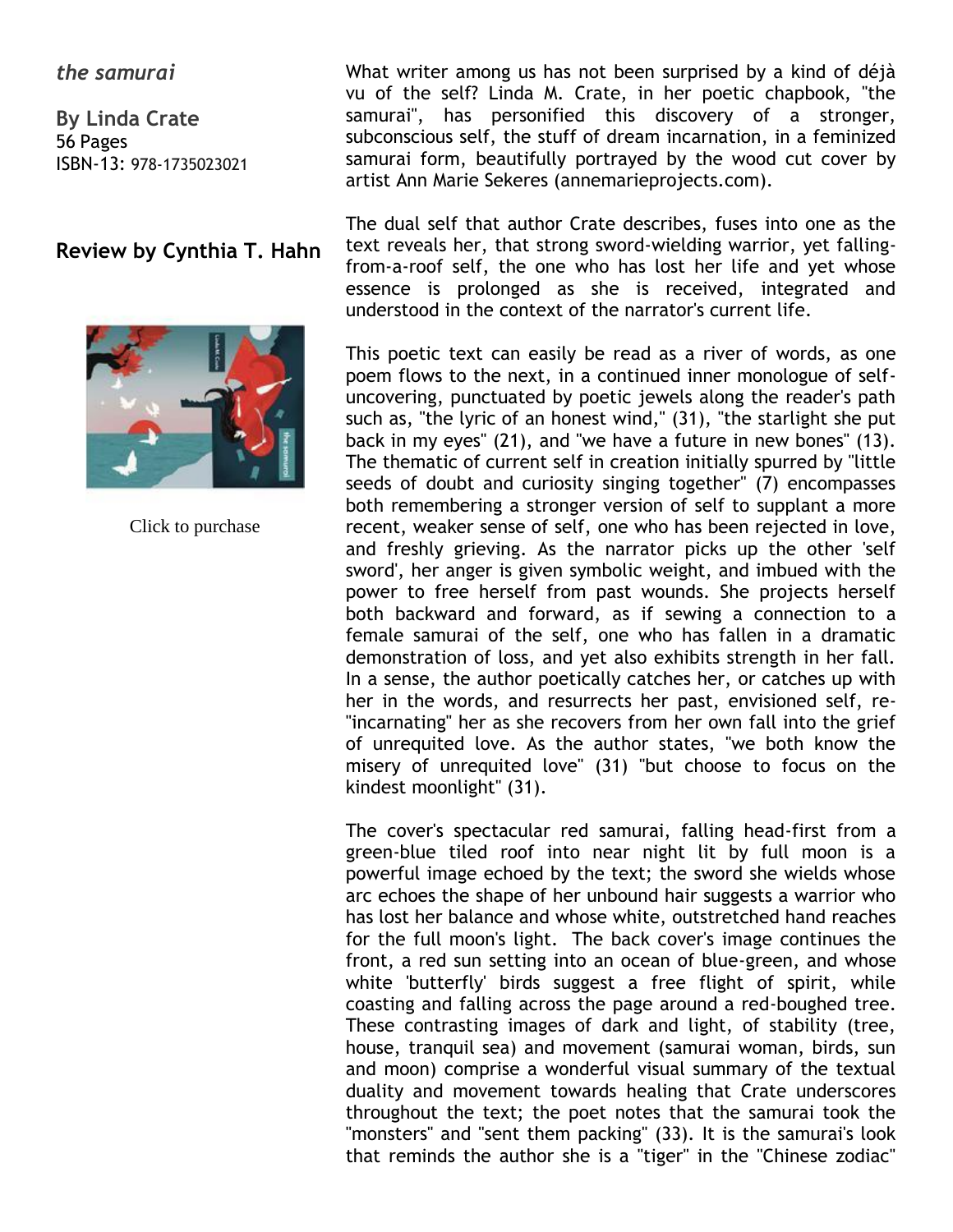and can use her "claws" to 'slash' "through the throat of every painful memory" and depart from the clutches of death, in her poem, "14. a grave that was not mine" (33).

The three internal black-and-white renderings offer inscrutably strong faces of standing women, one with sword. The final greyed image of the samurai woman with cat, drinking tea at the window as she contemplates bird, tree and rooftop (reminiscent of the cover) also faces an open lock on a string, suggesting the undoing of the lover's bond, and new freedom to see the horizon, underlining the poetic journey of the text.

These twenty-one poems, moving from "lost in translation" to "there is no surrender" complete a textual identification and selftransformation that is nearly seamless, devoid of capitals so as not to interrupt the stream of consciousness effect, paused by only a strong image of sword-wielding samurai in the middle of the text, following "10. every monster will fall," (23), and the numbered titles of each page's poem. In Linda M. Crate's penultimate poem, "20. i won't stop fighting", the author clearly expresses the inspiration and healing essence of the samurai sword, and a path forward, in her broad statement of the movement of inner healing: "the samurai in me still lives through me and so I make my/ dreams, my words, my light a sword against/ the darkness of this world" (45).

===ABOUT THE REVIEWER: Cynthia Hahn has been a Professor of French at Lake Forest College, teaching language, literature, culture, film, translation and creative writing since 1990. She is also a published poet and author. Visit Cynthia's web site [www.cynthiathahn.com](http://www.cynthiahahn.com/)

Posted February 1, 2021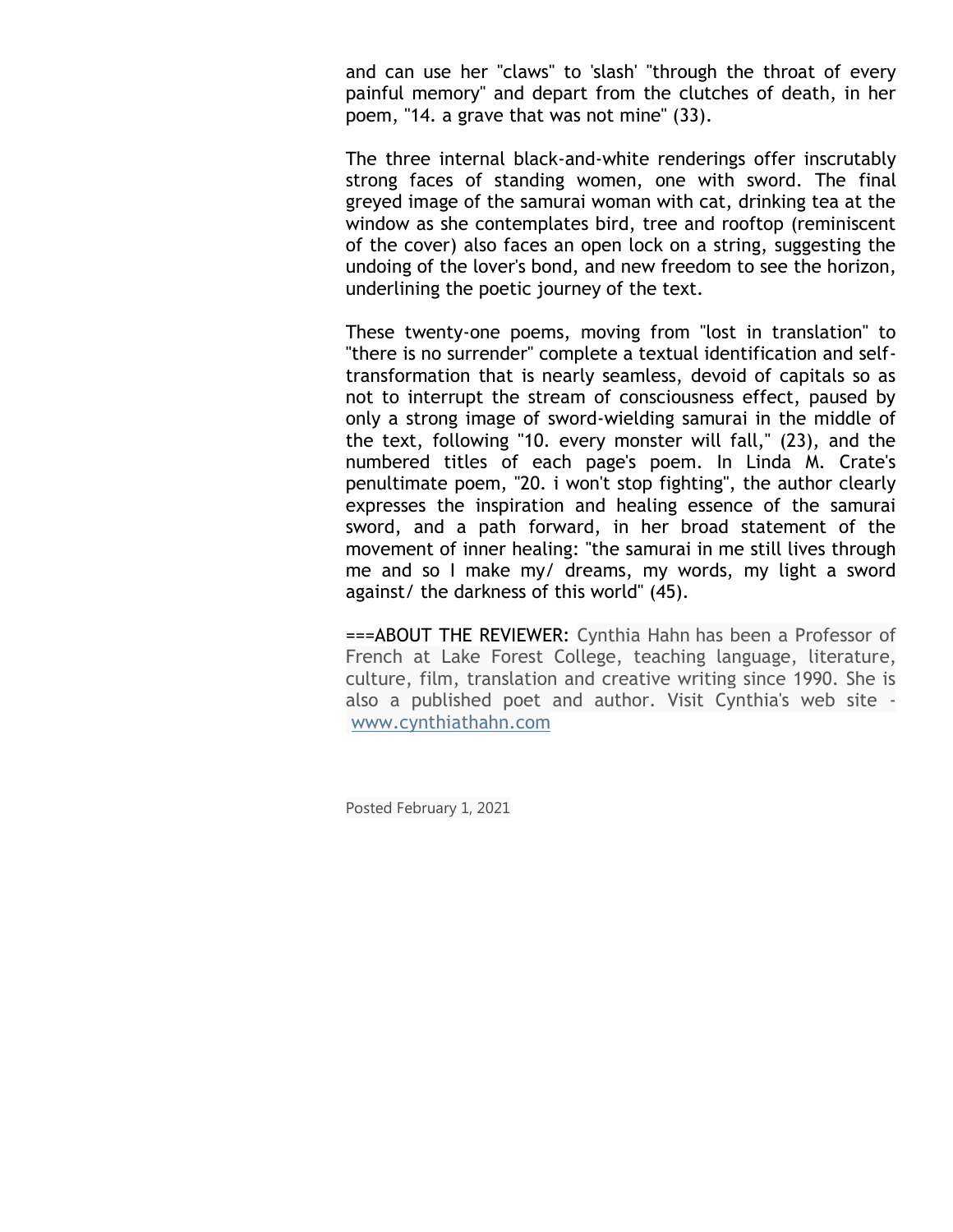*Beyond the White Moon's Claw*

**By Patty Dickson Piecza** Red Dragonfly Press, 2020 128 Pages ISBN-13: 978-1945063329

#### **Review by Michael Escoubas**

#### *Originally published for Quill & Parchment*



Click to purchase

In my role as a book reviewer few collections have moved me more than Patty Dickson Pieczka's new work. As a poet I have learned that reading and writing poems brings about healing in the aftermath of stress. Pieczka avers in her introduction, "I needed to come to terms with the some of the murkier parts of my past." *Beyond the Moon's White Claw,* chronicles that journey and its results. She offers these poems in love, as a gift to her fortunate readers.

Divided into five parts, Pieczka invites readers to accompany her on a quest for healing. While the poems are strong enough to stand on their own, she urges readers to take them in chronological order.

Part I. Marriage to Vic and his father's suicide Part II. Life after divorce and my friend Kinouk Part III. Vic's attempt to return home Part IV. Dedication to all those affected by violence or war Part V. Epilogue, my present life

As a veteran of the Vietnam war, your reviewer is well acquainted with Pieczka's profile of her husband Vic. At 18, he, like so many young men was

 Young and in the war-singed jungle, his face as carved as an old man's,

 shadows of death weave through his hair, ghosts drifting past his eyes.

This excerpt is one of "Four Snapshots of Victor," which open the collection. Each poem contains five couplets which correspond to Vic's life in carefully measured decades, at 18, 28, 38 and 48. These poems form a kind of artist's sketch of the man destined to influence the poet in profound ways and compel her to inspect *both the beauty and undersides of situations that sparked and flared from her memory.*

Like the changing of seasons in the middle-west, where nature signals gradual transitions, so between Patty and Vic, changes were subtle, moving from

*Sing to Me*

 and make the rough-ridged rocks of this day vanish into the sun.

 Unlace the afternoon; let its blue-gray ribbons fly loose in the silver breeze.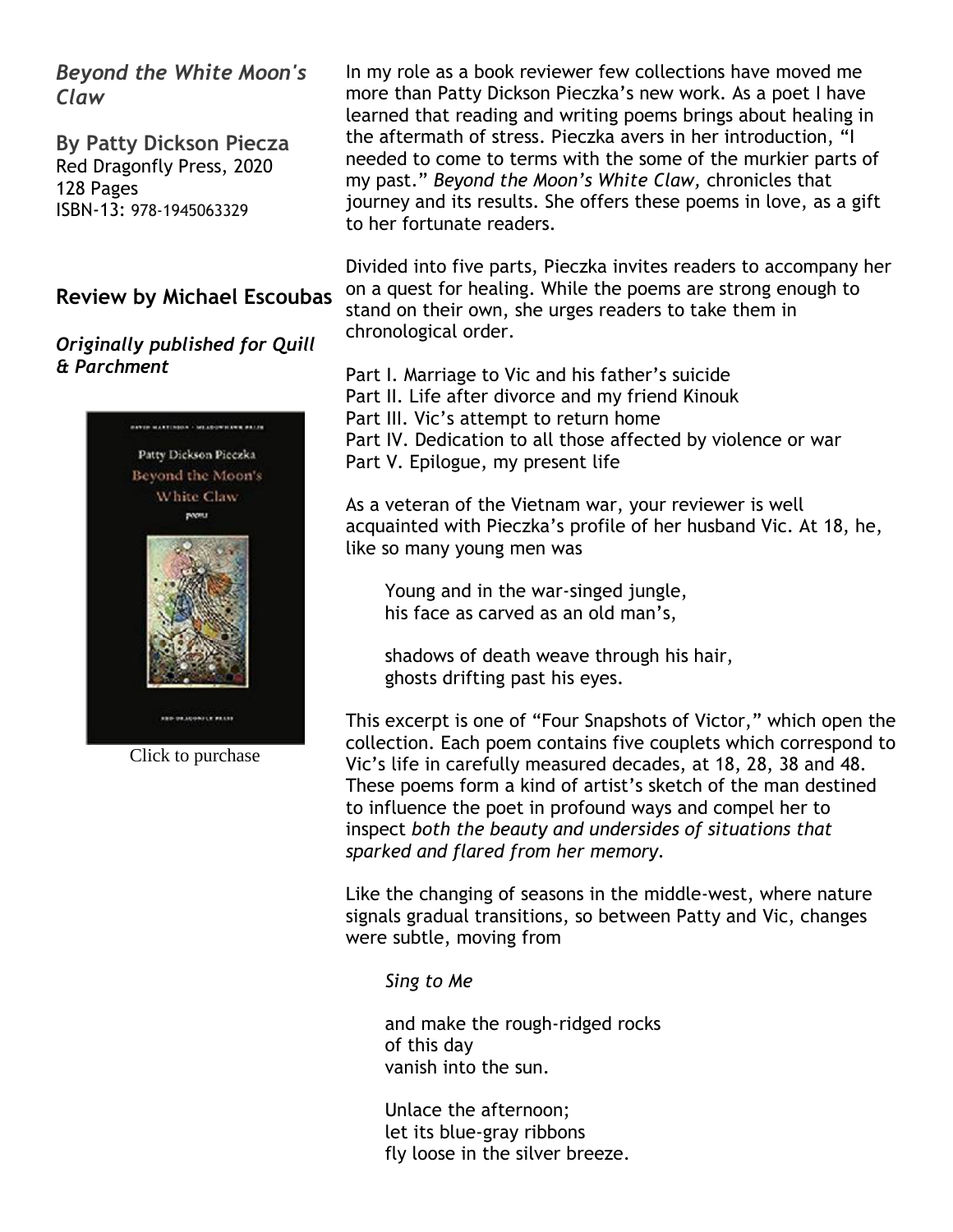Your voice is a satin river that lifts me to its currents,

to things more sinister on the horizon

*War Shadows*

 When dark wind and leaves cannot console each other, he thrashes the night into thin black rags as fear runs its hot tongue through his veins.

As the poems progress in Part I, my heart felt heavy for both Patty and Vic as their marriage gradually changed to the point of no return; Patty writes in *The Well*

 I drag my emptiness behind me. it clatters along the stones like a metal bucket.

Divorce segues Pieczka toward friendship and hope as the she faces the pain of an

appendage being ripped from her body. In a series of memorable poems Pieczka blends the visible outer world of nature with the invisible (but no less real) world of the human psyche. The moon, the collection's pivotal metaphor, is present throughout. Even when it is not directly referenced, it is still there, as in this excerpt from

 *Silence and Echoes*

…

 Wind whispers Vic's quiet laugh, gathers leaves and piles them against my door. Kitchen pots Speak in hollow voices.

 Sometimes, I wake in the cool arms of night, feel his presence and know he's traveling closer.

Perhaps some readers have felt the same as Pieczka, sensing that a relationship is moving toward crisis

 *Back from the Bayou*

 Vic appears from the Gulf, and we circle each other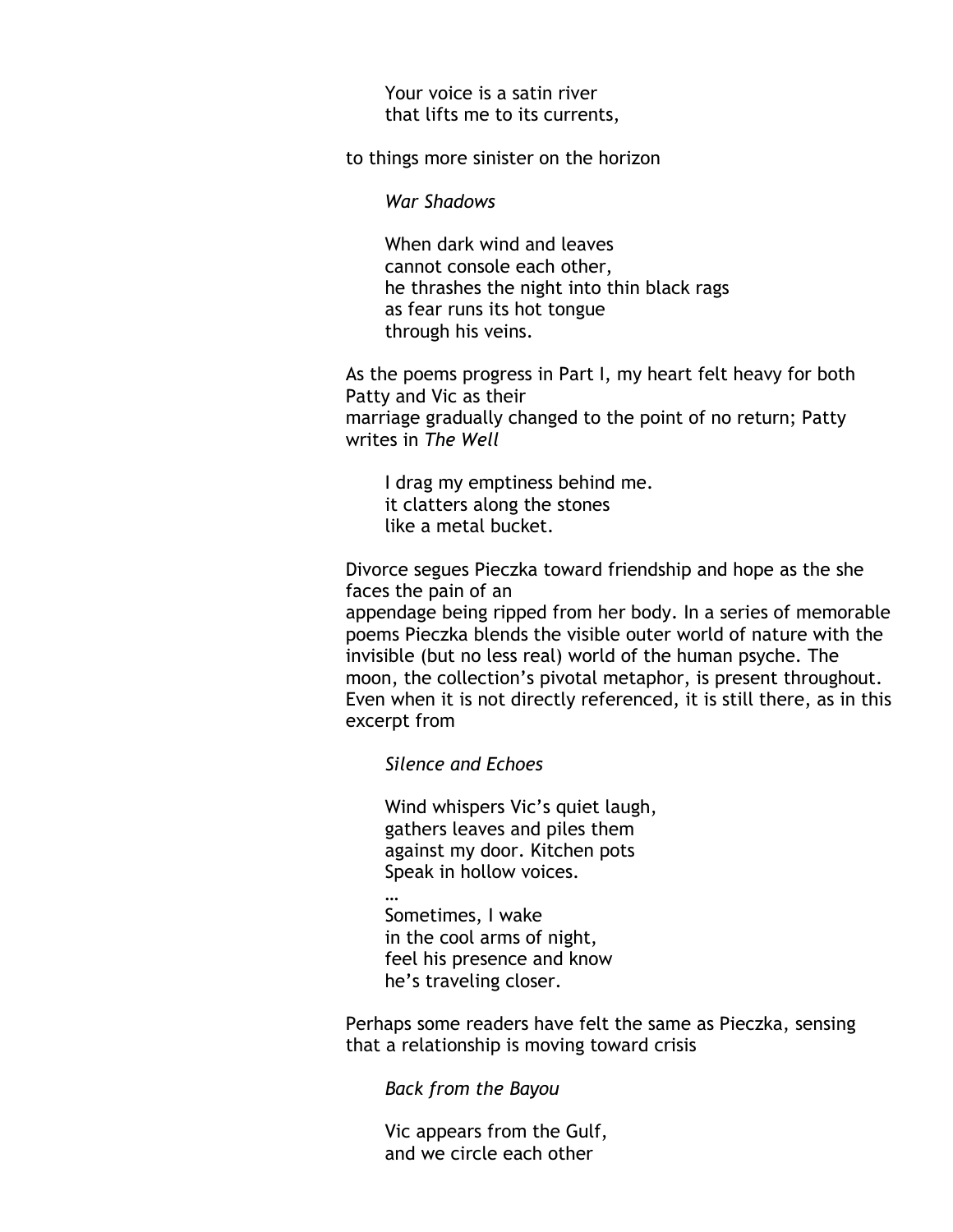like suspicious cats, our once-flowing conversations threadbare and sparse.

As Part II develops Pieczka draws readers up close and personal as

 I pour bittersweet August into my opened wounds and pray for light, tear the night's fears into tiny black pieces for the breeze to hold.

Pieczka's anguished heart brings forth powerful imagistic poems. In Part III, she *reaches into the night to feel morning's warm hand.* Vic returns home from his sojourn in Louisiana, but things do not go well. The trauma to Vic's soul from his military experiences finds expression for Pieczka in poems laying open the pathos of their relationship. Here is an excerpt from *What Lives in the Dark*

 The day closes its heart, and I listen through gaps of dusk to the breath of black trees.

While darkness is profound for the poet, she does not give into darkness; she continually has faith that light will not forever be obscured

 *While Waiting for Sunlight*

 I ignored the moon, never noticed its shape was an unopened dream ready to bloom silver.

This poem, toward the end of Part III, marks a subtle transition moving the poet ever-so-cautiously into the orbit of hope anchored in love.

In parts IV and V, Pieczka unfolds a tapestry of poems, born of love, and dedicated to all affected by violence, racism, and prejudice in its many forms.

Though the poet is dealing with issues of profound emotional and psychic depth, she remains faithful to her poetic craft. She is an artist of amazing skill and range.

I would be remiss if I did not cite a particularly poignant poem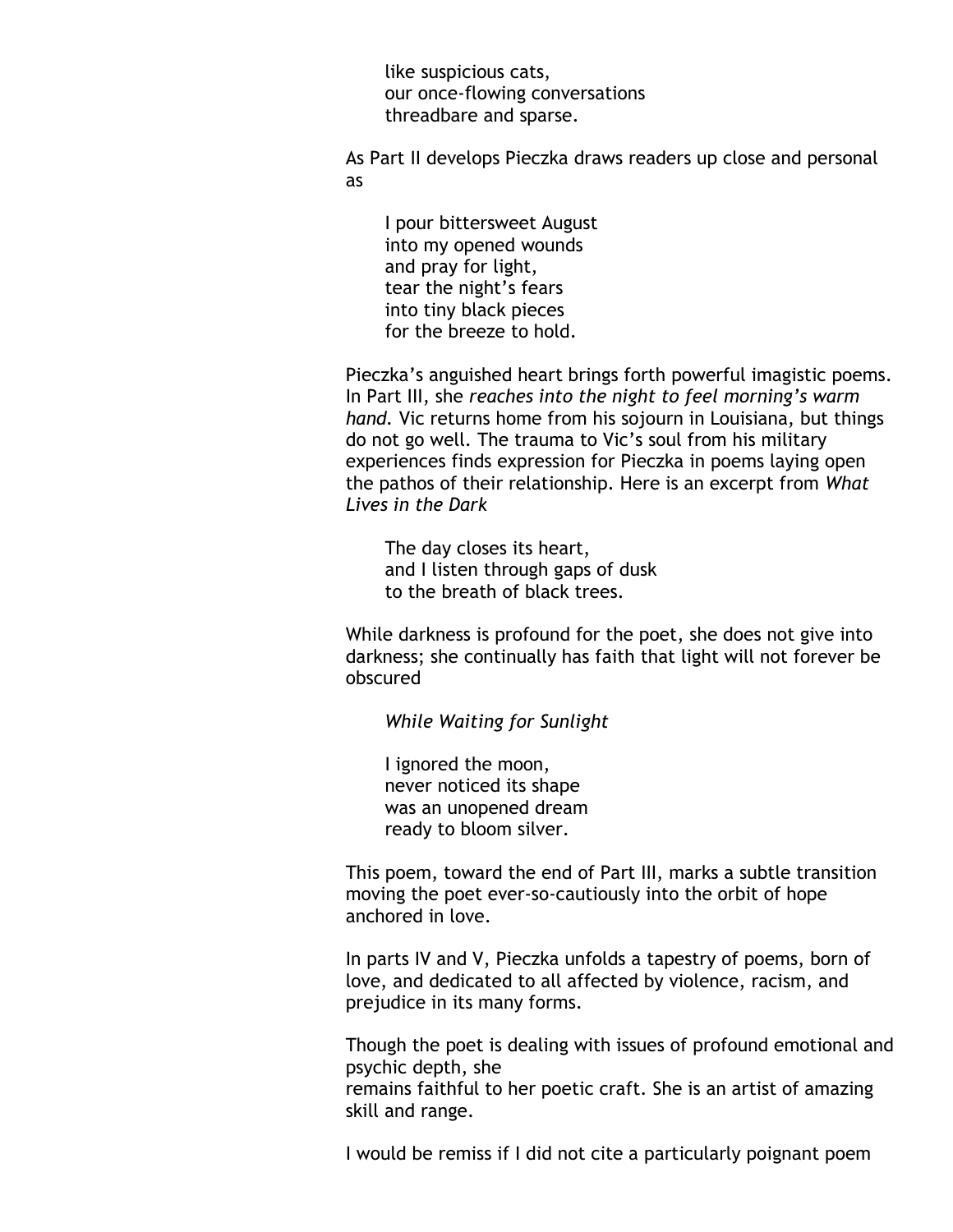from Part V; I leave you with this in power and in majesty

#### *Autumn*

 I carry your breath in my hands like warm sun at dusk. Your laughter vines through my hair, roots growing into my heart.

 Stay with me while the forest rings its small brass bells, and the lake reflects the oracle

 of October's bronze mirror, candling golds and russets of evening's wild dance.

 Hold to our branch and whisper your song of riffling leaves before wind clips our stems

 to whirl us back to earth in our separate turns.

 We have only until the moon blinks.

===ABOUT THE REVIEWER: Michael Escoubas is editor, contributing poet, and staff book reviewer for *Quill and Parchment*, a 19-year-old literary and cultural arts online poetry journal. This review was originally posted on *Quill and Parchment.*

Posted February 1, 2021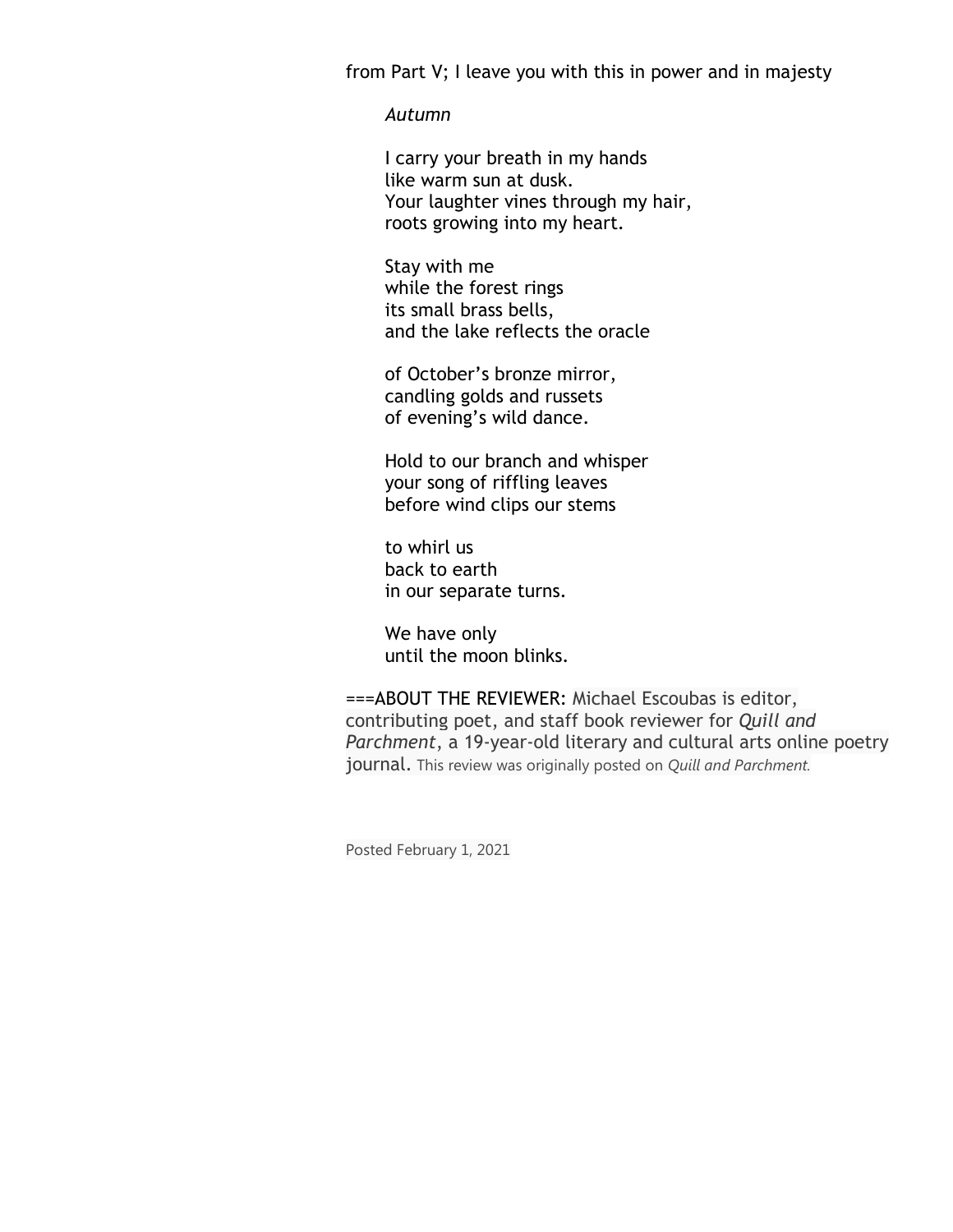*Inside Out: Poems on Writing and Reading Poems with Insider Exercises*

**By Marjorie Maddox** Kelsay Books, 2020 63 Pages ISBN-13: 978-1950462445

# **Review by Teresa K. Burleson**



"Have you ever befriended a poem?" Marjorie Maddox asks in her book, INSIDE OUT POEMS. In this book, she takes a subject which could easily become rather dry and tedious and makes it a delight. With a whimsical and lighthearted touch, she doesn't just explain the major poetic forms and literary devices. She gives you original examples of metaphor, personification, simile, dramatic monologue, pun, paradox, alliteration, onomatopoeia, enjambment, caesura, eye rhyme, couplet, clerihew, triolet, iambic pentameter, English sonnet, Italian sonnet, sestina and villanelle.

I especially liked "Befriending a Poem," in which she talks about inviting a poem home for dinner and ends with the line, "Much of what he has to say lies between the lines."

Another of my favorites is "Tug of War between Concrete and Abstract," which discusses the limitation of the abstraction. It concludes with the line, "Meanwhile on the other end of twine or hemp, Concrete's daily dedications pump pictures weighing thousands."

All in all, I found the book a refreshing reminder that poetry is meant to be enjoyed. At the end there are nine insider exercises and a glossary.

===ABOUT THE REVIEWER: Teresa K. Burleson is the author of *A Pilgrim's Lyre* and *Rose Without Thorns*. She has been freelancing over 40 years and has credits in over 45 magazines.

Posted February 1, 2021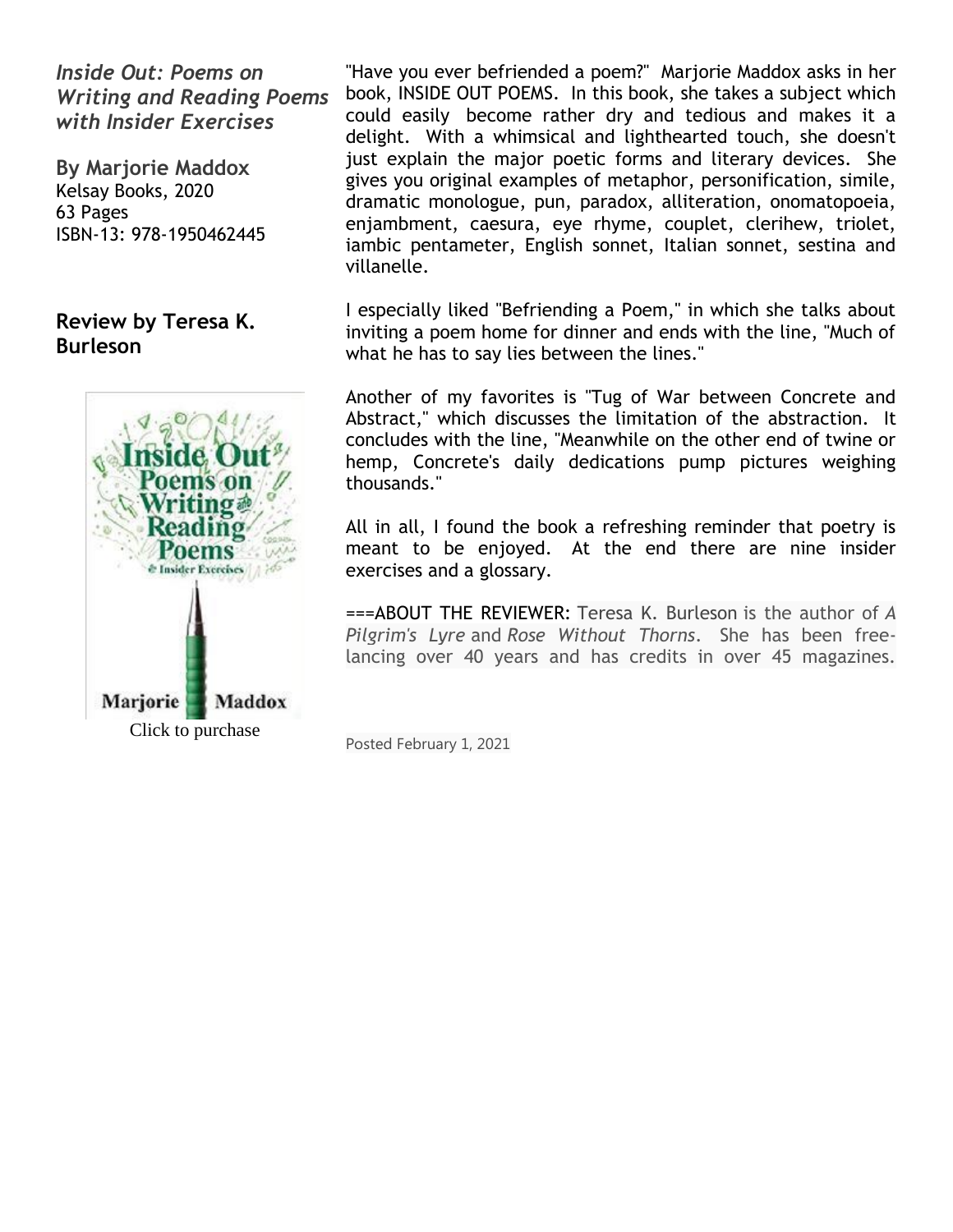### *Ministry of Flowers*

**By Andrea Witzke Slot** Valley Press, 2020 104 Pages ISBN-13: 9781912436439

#### **Review by Lois Baer Barr**



Click to purchase

Fasten your seatbelts! From the first poem to the last you are in for a thrilling ride. Don't worry, you're in the hands of a skilled driver. Not always one to race, Andrea Witzke Slot knows just what pace to take on dangerous curves.

Yes, Highland Park Poets, you guessed right, the book takes its title from Emily Dickinson's poem #905. She invokes her muse with the second poem in the collection, "Between my country and the others–a sea." This poem deals with the distance between the lover and the beloved. The citation is no mere nod to Dickinson whose slant rhymes and nature imagery infuse Slot's book from beginning to end. One of the last poems is called: "Between my country and the others/As ministry." This poem is about the painful process of finding forgiveness and forgiving: one of the main themes of the book. The flowers offered as she crosses a bridge to her "sister" stand for the work of the poet. This is no dozen carnations purchased at the grocery, these flowers represent an opening of the self to extreme scrutiny. "Please open our door. I have changed."

Reconnecting with loved ones who've been wronged requires dealing with ghosts. Slot converses with the patients of the former owner of her house, a psychologist. Her stairway reverberates with the steps of others who creaked up and down them. In "Disguises" her friend comes back after midnight "in your absence, we talk/ and, sometimes, we laugh."

The poetry allows us to be inside very intimate moments as Slot speaks of her annual breast exam or of sitting at a truck stop with truckers waiting for their turn to shower. As she waits for the tow truck that never arrives, she observes the truckers with warmth and startling images: "The odour of stale hotdogs coils/Around this truck stop of quiet men." Her baby in "The Incubator" has "sapling lungs" and is an "unwrapped bundle of earth, bone, flesh." There are sensual poems about making love and about carrying a sleeping three-year-old to the toilet. Direct address to the reader heightens the intimacy in poems such as "Remember when we thought we'd live forever?"

But do you remember the night The boat left the shore When we realized where we had been?-And that the Island was gone?

Readers from Deerfield Poetry Workshop will especially like the tribute to one of our members, the late Helen Degen Cohen, in which the author addresses Helen directly. A Holocaust survivor, Helen was an elegant poet. She lived her life with joy and ferocity; she left no poem uncut.

Despite the serious tone of the collection, there's lots of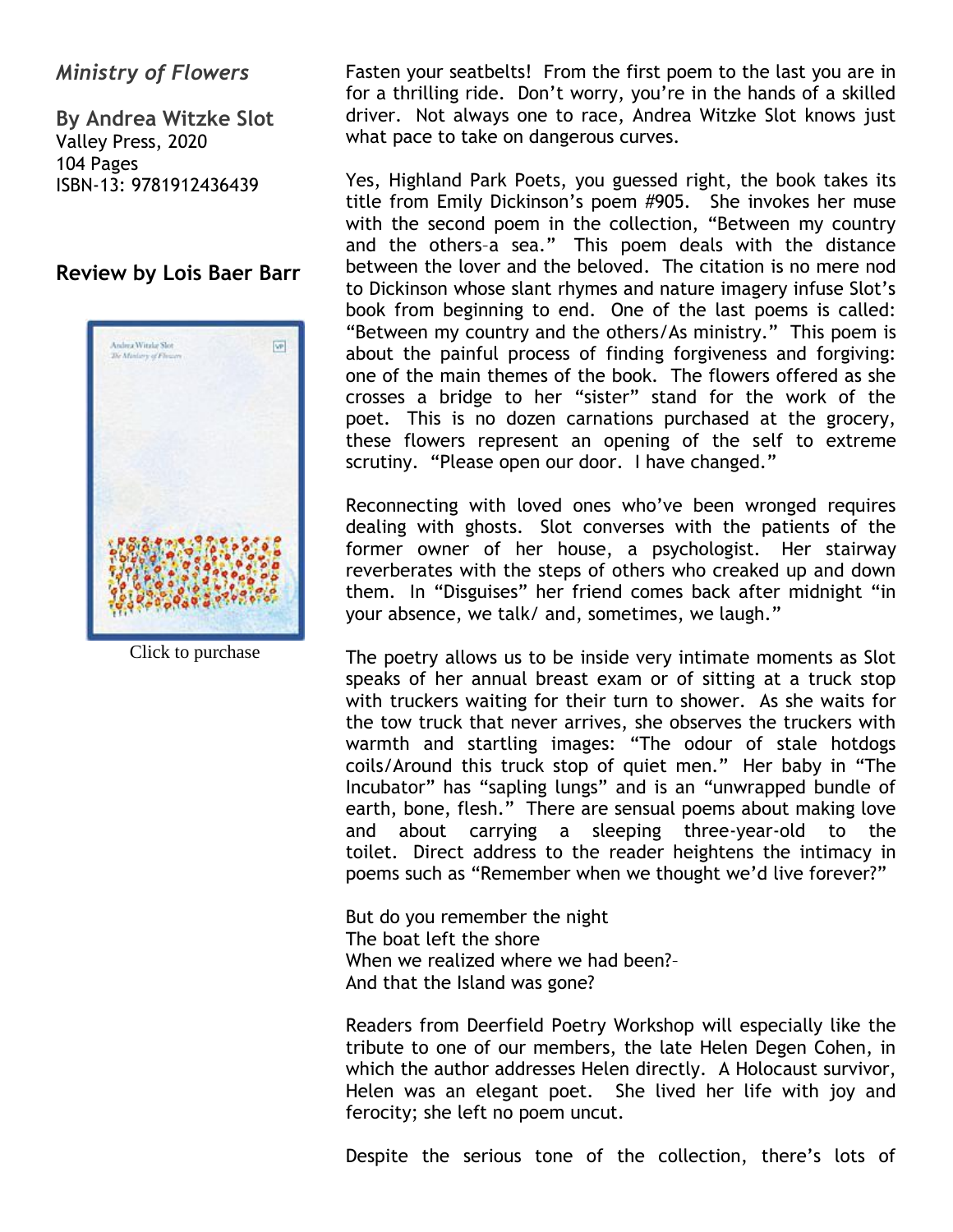humor. In "Self-portrait, Desk," a persona poem, the desk hears a piano upstairs and "wonders how wood can make such a noise." A narrative poem in epistolary form, "Dear Police Officer," tells how the poet got a ticket parking in Chicago when she couldn't drag herself away from Sonia Sanchez's performance of her poetry.

*Ministry of Flowers* is a compendium of poetic forms: sonnets, prose, elegies and visual poems. One visual poem is an ode to a cactus that blooms after three years of dormancy. The dashes at the beginning and end of each line and exclamation points at top and bottom form the needles. On the page, the piece looks like the pad of a nopal.

It's not surprising to learn that Andrea Witzke Slot is also a scholar. She reveals her academic side with literary allusions and abundant Latin words. Slot uses Latinate words that go beyond our common knowledge, like proprioception and Lasius Niger (garden ant). In "Blood Ties, Circa 1932" she calls the work her grandfather did to commit suicide in his garage "the achene preparation." I had to look that one up. Thankfully, Google lets you hear the word. It sounds like "a keen" which adds acuity and doggedness to the way he pursued death. As always, the sound of the word adds another level of meaning. It reminds the reader of aching preparation and of the aching that the grandmother would relive the rest of her life.

I started with the image of a joy ride. But after that experience, you'd feel the adrenalin rush but not remember many details. With Slot's work, the images linger: a body collapsing like the circus tent billowing down or her grandmother finding her husband asphyxiated in his car. The plate with what would have been his last lunch waits on the table. Andrea Witzke Slot probes moments of terror and tenderness. There is so much to find in this short book: poems about social justice, poems about llamas and slugs in the garden. Poets, start your engines and race to the bookstore, or perhaps it would be safer to order from this website.

===ABOUT THE REVIEWER: Lois Baer Barr lives in Riverwoods with her husband and her pandemic pup Aggie. You can read her poetry in *Biopoesis* (Poetica Press, 2013) and her stories in *Lope de Vega's Daughter* (Red Bird, 2019). Her work is online at *Alimentum*, *Ekphrastic Review*, *Highland Park Poetry*, *The Jewish Literary Review, Persimmon Tree,* and *Southern Women's Review* and in print at *cream city review, East on Central*, *Valley Voices,* and forthcoming at *Rattle.*

Posted January 1, 2021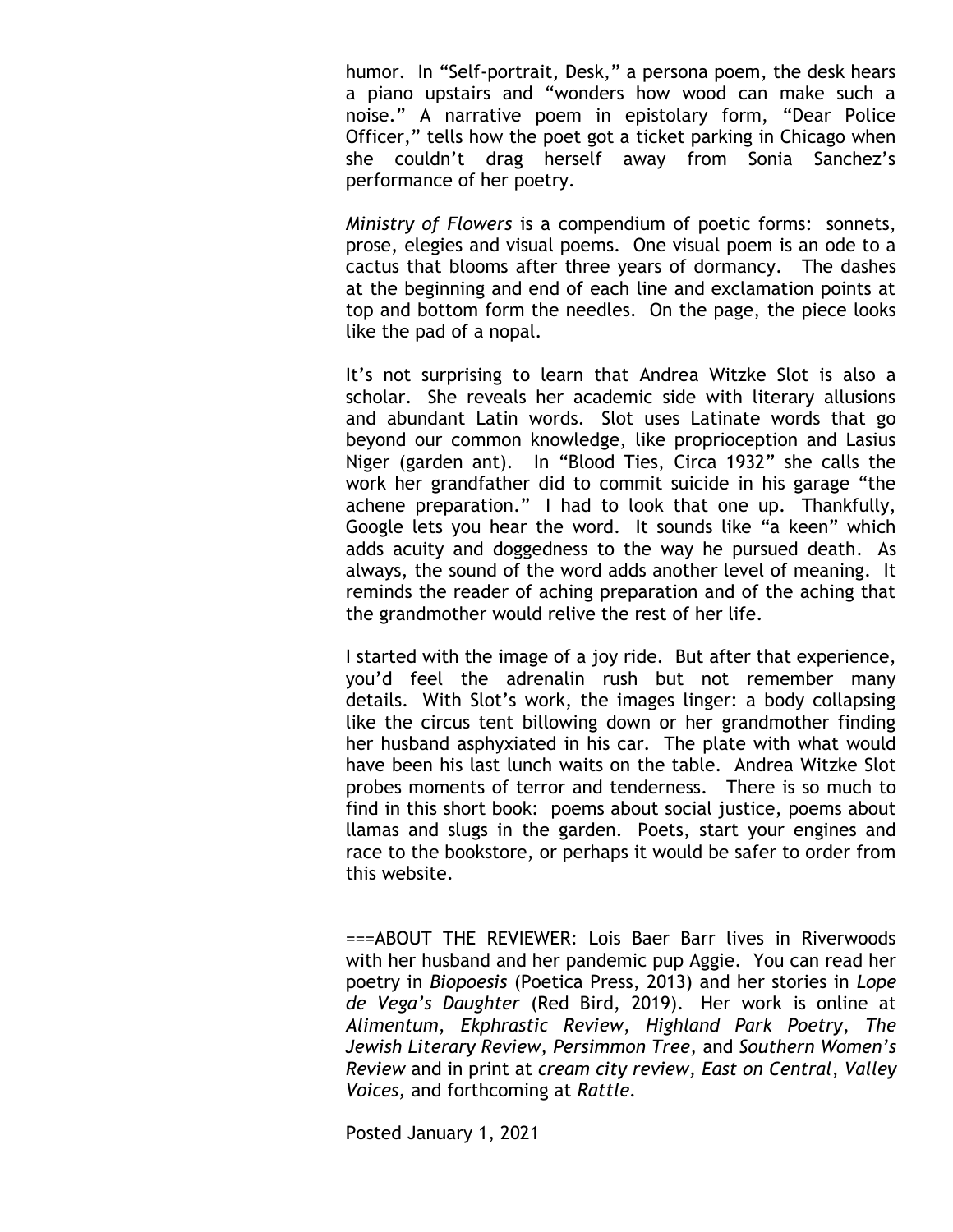# *Dragonflies and Algebra*

**By Dennis Trujillo** FutureCycle Press, 2020 82 Pages ISBN-13: 978-1942371861

#### **Review by Ed Werstein**



Click to purchase

I had taken notice of Dennis Trujillo's poetry over recent years in ezines like Blast Furnace and 3Elements Review, and also on websites like Your Daily Poem and, of course, Highland Park Poetry. So when opportunity knocked about reviewing his latest collection, Dragonflies and Algebra (Future Cycle,, 2020) including a free review copy, I answered the door.

One of the hallmarks of good poetry is that it can both surprise and challenge us. Trujillo's book accomplished that before I even opened it. Reading the back cover I was amazed to learn that he is a graduate of West Point and that he had a 20 year military career, facts which both surprised me, and challenged my peacenik anti-military bias. That bias will be a long time in tempering. This brief review will focus on the poetry, which did not disappoint.

Maybe you've imagined what garden gnomes would say to you if they could talk. I haven't, but Dennis has. Maybe you've thought about the taste of raven wings and black diamonds. I haven't, but Dennis has. And maybe you've considered that dragonflies might be interested in studying the quadratic equation. I haven't, but (you guessed it) Dennis has.

In *At the Scrapyard*, Trujillo offers us obsolete telephone booths waiting for demolition. "They wait/ like dinosaurs looking up at a sky/ of dark ash." And in *The Red Mower* he shows us a weekend project of assembling a new mower. The narrator "poured myself into the job as if/ it were the Apollo Lunar Lander". Later, "The mower loomed in the backyard / like a giant red ant from Mars."

After his military career, which included time spent in Asia, Dennis became a math teacher. He is also an avid, avid as in daily, runner and has kept a journal of his runs for years. The result of this wide and seemingly unconnected experience is a poetry that covers an astounding variety of subject matter: Eastern myth and philosophy, astrology, long distance running, science, insects, math, parenthood, love and loss. There are even odes to the veins on the top of his feet, and to the lowly dandelion.

Dennis is a master of simile and metaphor. In *My Heart Sprouts Wings,* Trujillo happens upon a wounded pigeon while running. The bird "made me think/ of an escaped convict in shackles." The next day the pigeon is still struggling and two other birds are there, "Two others/ kept company like sentries/ at a queen's chambers." And in *Voices,* "...strands of starlight/ murmured through the branches/ of the ginko tree outside/ my window in a language/ only fairies and fireflies/ could unravel."

The poem titles invite the reader in: *Wooden Bicycle, Shaman of*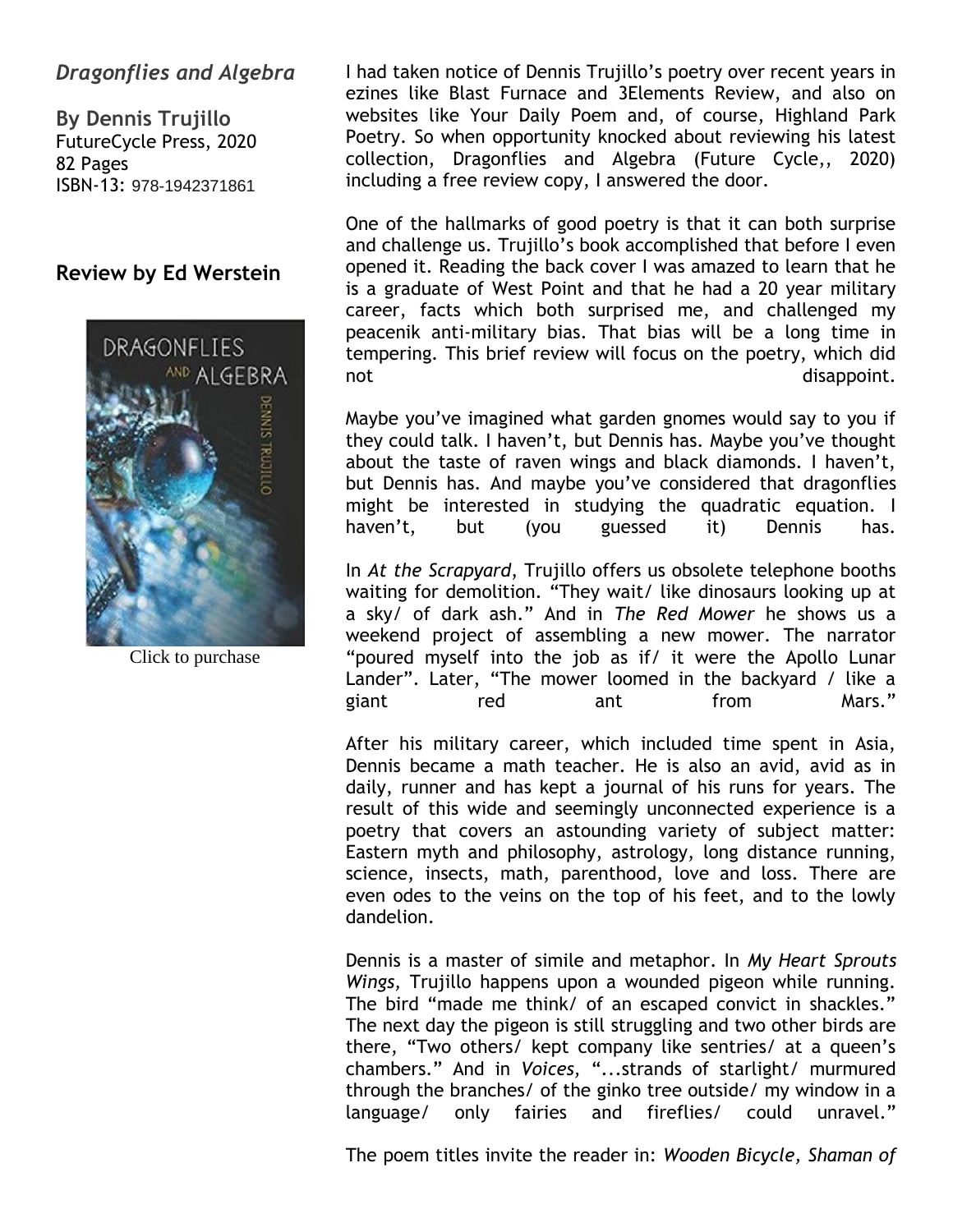*Atlantis, Crayola Therapy, Meteorite Wine,* and *Where Angels Vacation,* to name a few. These poems are full of the sudden turn to the unexpected, and the surprise ending.

Dennis Trujillo's poetry is imaginative, speculative, whimsical, and yet, at the same time profound. And always, always, surprising. Buy this book.

===ABOUT THE REVIEWER: Ed Werstein is a regional VP of the Wisconsin Fellowship of Poets, and the 2018 recipient of the Council of Wisconsin Writers Lorine Niedecker Prize for Poetry.

Posted January 1, 2020

Emma Alexandra Kowalenko's book *Apricots to Za'atar* offers a cornucopia of poems tracing her immigrant experience through food. Each of the alphabetically arranged poems offers a first course of memory or association, followed by a second poem that adds dimension to the first. This structure, with two poems in conversation with each other around a specific dish, creates a depth that captures something unique about the immigrant experience. Her Polish parents' longing for herring as refugees in Morocco in "Herring and Vodka" is complicated by survivor's guilt in the next poem, when her mother is met with an abundance of herring as an immigrant in Chicago. The secret ingredient here is time. The way something as simple as herring, matzah, or a roasted peanut can link generations, suggest lost villages in Poland, bring loved ones back more viscerally than any photograph.

Kowalenko's perspective on the past is also told from point of view of the objects and ingredients that witnessed it. Poems in the persona of "Garbanzos in Hummus Disguise" or a soup bowl further complicate her story. The poems are not only about how food binds our memories to our present and creates our sense of self but also about the objects we carry with us from place to place. These metaphysical poems suggest that cuisine is not an individual pursuit reflected only in the poet's memories. From the perspective of hummus, after all, our lives are fleeting.

Kowalenko's poetry derives its' power from the noun-driven, deceptively plain-spoken way she spins her memoir in poems. Here's a verse from "Borscht, Hot, Cool, Red, and White":

> *Hot borscht, the eastern European, Ukrainian version, pork ribs simmered in Papa's beet broth. He adds potatoes for body. Countering Papa's version, Mama cooks beets in chicken broth,*

*Apricots to Za'atar: Across Oceans and Time Memoir Greets Persona in the Pantry of My Life's Menu*

**By Emma Alexandra Kowalenko** Self-published, 2019 129 Pages ISBN-13: **9781701893696**

# **Review by Dr. Jonathan Gourlay**



Click to purchase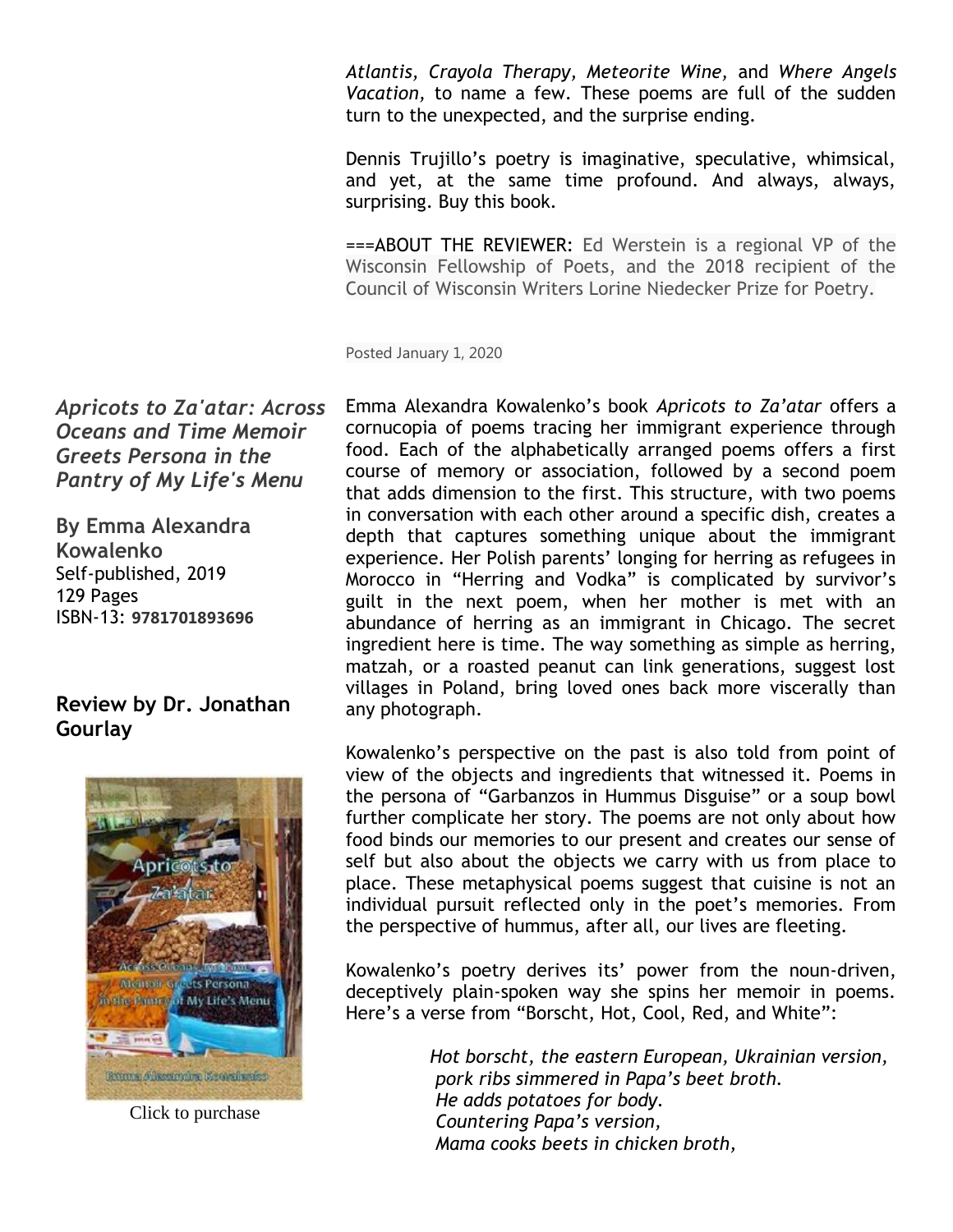#### *bay leaves, a touch of marjoram.*

The specificity of the ingredients has an incantatory power, almost like speaking a spell to bring back the memory. Because of the tactile nature of her images, the reader feels the pull of time, the sense of loss, the full scope of the immigrant journey when she returns to borscht, and her Jewish faith, at the end of the poem. She understands why her mother never made the Jewish version of borscht:

#### *Life secrets are better kept than told.*

The poems remind us that, like borscht, we all have versions. For Kowelenko, a youthful fascination with couscous and tagine, an early education in the many flavors of Chicago's Humboldt Park neighborhood, and later travels among the olives and cheeses of Italy.

Perhaps this interest in how food defines us is why Kowalenko calls her book "memoir greets persona." Our versions of ourselves were created in the kitchens of our youth. And we are constantly adding new ingredients, as long as we are alive, from apricots to za'atar.

*===ABOUT THE REVIEWER: Dr. Jonathan Gourlay is a writer in Oak Park, Illinois. He is the author of a memoir, Nowhere Slow, numerous articles, and a dissertation concerning sea cucumbers.*

Posted January 1, 2021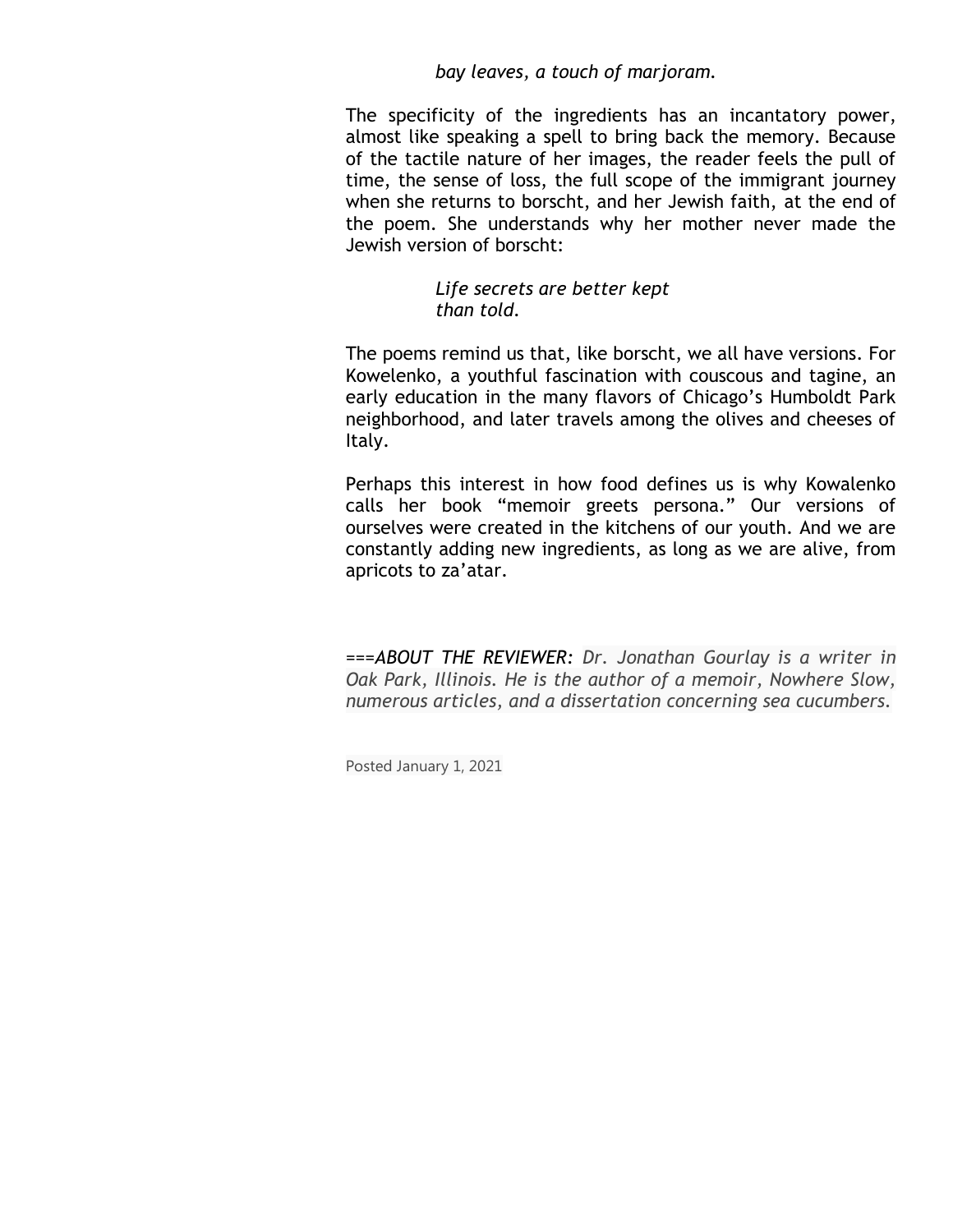*Time Is Not A River*

**By Michael Minassian** Transcendant Zero Press, 2020 103 Pages ISBN-13: 978-1946460042

### **Review by LaVern Spencer McCarthy**



Click to purchase

Since I am relatively new to reviewing books, I will focus mostly on what I like about Michael's book. The first thing I noticed was the impressive amount of acknowledgements. That tells me that the poet is prolific and serious about his work.

In *Is This History?* the poems are well written with an economy of words. Verb usage is strong with sparing use of adjectives. I was especially fascinated by the poem, *The Rosenbergs Come Out To Play.* I can almost smell the stench of death from the electric chair and feel the fear Ethel undoubtedly experienced in real life. Powerful imagery runs through the entire book.

The poems' subjects are varied with a few rhymes interspaced. In the section, *History Follows You Home*, I felt a certain pathos for the pan-handlers, as though I were there refusing to help, feeling guilty and then giving all I had. I noticed an over-used expression in the poem, "Don't let the door hit you in the ass on the way out." I feel that could have been omitted without detracting from the poem.

Michael's poem, *I Heard a River*, a villanelle, would read better if the meter was consistent. Otherwise, the poet did a good job writing the poem. In *Remembering the Starving Armenians*, Michael gets the point across on how seriously his mother disliked wasted food:

> But I had to finish my dinner no matter how full I felt and if any scraps remained on our plates my mother stood at the kitchen sink and licked each one clean.

Part 2--Postcard Blues-- In *Postcard From Key West*, the poet explains love as "The overseas highway--sometimes the road doesn't go on anymore"--an apt description. Michael's poems have a certain poignance and elegance that I have rarely seen before.

Most of them have a haunting quality, such as *The Children Send Postcards.*

> The children send postcards to their parents, missing since birth, lost in a parking lot behind the empty hospital.

I liked these lines:

 The old, wooden crosses leaning into each other as if they would hear what the other confessed.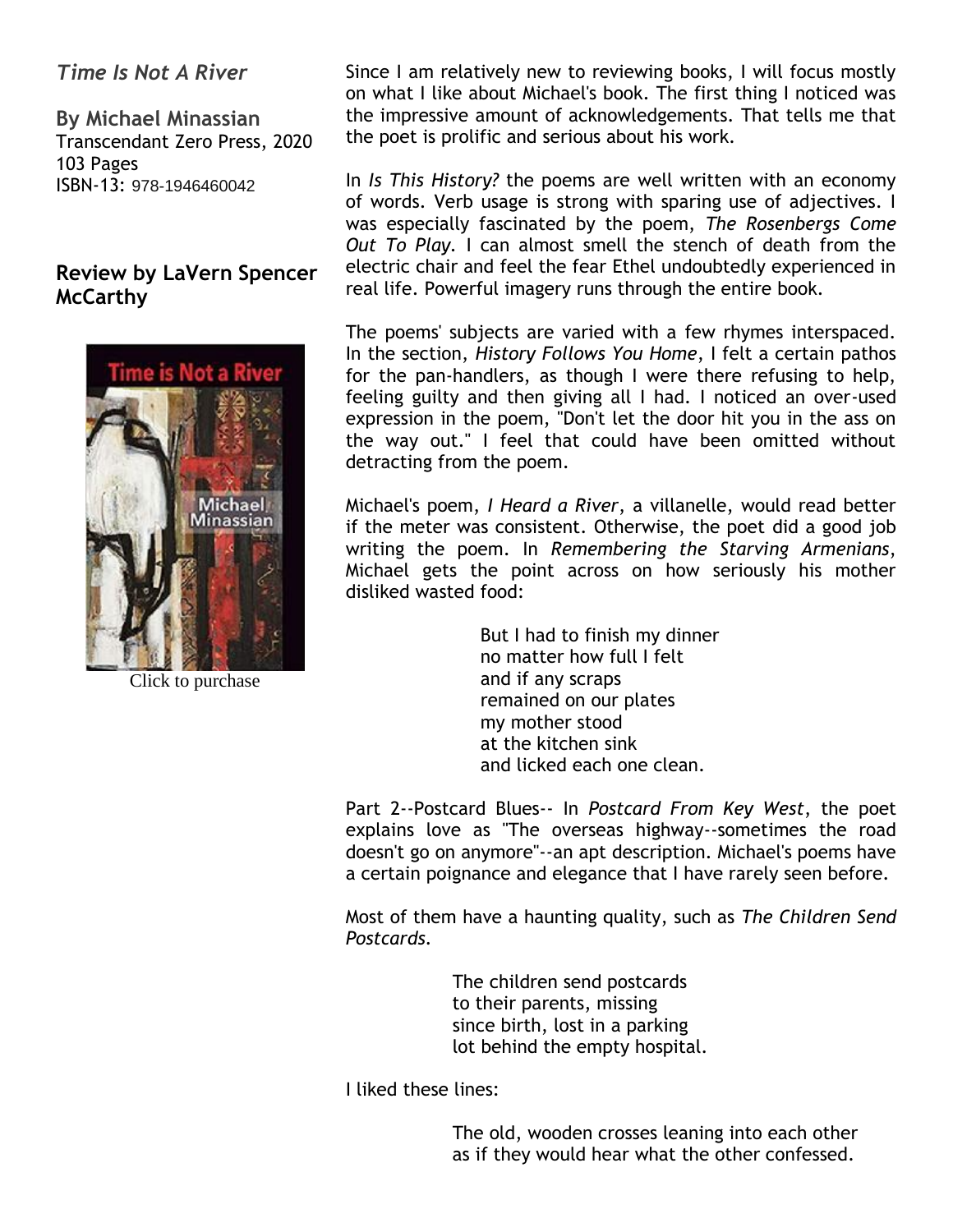*Postcard From the Edge of the Lake* is another great poem. Its near-rhyme on certain lines did not detract from the poem. I know that rhyming is not the poet's strong point. I especially enjoyed reading *This Autumn Day*, where he describes the sky as:

an old cup of tea that swirls of oily milk.

Michael's poems are full of life where he uses all his senses to describe and relate. In Part 3--Let's Burn the Bed-*This Winter Day* has astounding imagery.

> The clouds are piled up like a train wreck across the sky, and tongues of rain freeze before they hit the ground.

Then, the perfect last verse:

 with only the memory of your glance to guide me home.

Part 4--Like Black Rocks--In *The Short Story*, the poem is not a true Shakespearean Sonnet. It would scan better if the rhyme was iambic and precise. The almost-rhyme does not detract from the poem too much. It was readable and enjoyable. *In Early This Morning*, the poem is whimsical, one of the poet's finest, I think. He compares his friend to Walt Whitman:

> with his long hair and beard he looked like Walt Whitman wandering into the wrong century.

Throughout the book the poems have an unforgettable, haunting quality. I would recommend it as fine reading, written by a literary geniuswho goes to extraordinary lengths to make his writing superb.

*===ABOUT THE REVIEWER: LaVern Spencer McCarthy is a life member of Poetry Society Of Texas. She has published five books of poetry and three books of short stories.*

Posted January 1, 2021